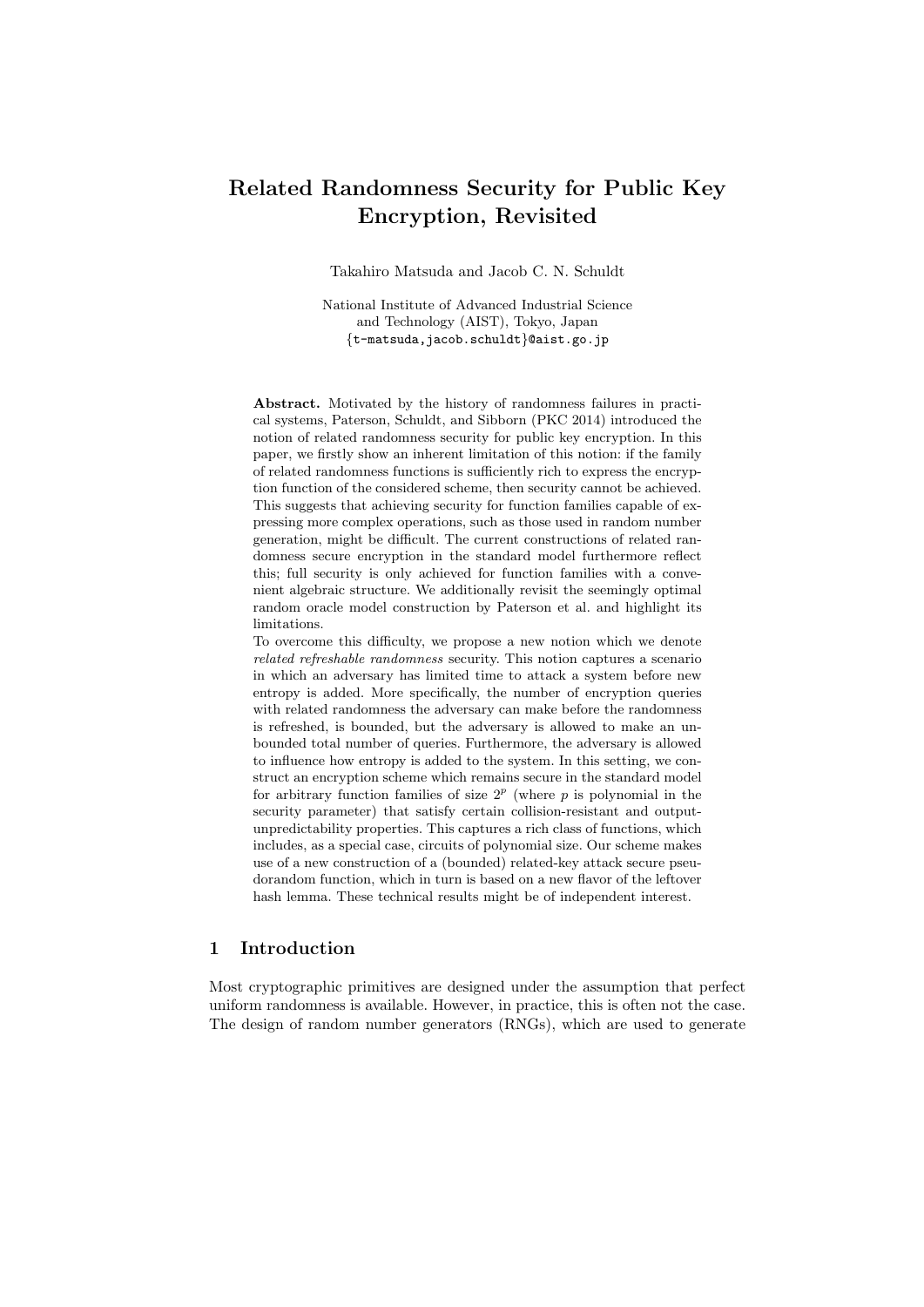the required randomness, is a complex and difficult task, and several examples of RNGs failing in practice are known [23, 24, 26, 27, 20]. The consequences of this might be fatal, and the examples of attacks made possible by randomness failures are many (e.g. see [29, 32, 13, 12, 39]). To make matters worse, some cryptographic designs are particularly fragile with respect to randomness failures. An example of this, is the DSA signature scheme [33], which allows the signing key to be recovered from two signatures on different messages constructed using the same randomness. This property enabled the compromise of the security mechanisms in the Sony Playstation 3 [12], the theft of Bitcoins from wallets managed on Android devices [16], and the recovery of TLS server signing keys from virtualized servers [39]. The latter example highlights an important aspect: even if the used RNG is not flawed by itself, randomness failures might still occur when the RNG is used in virtualized environments which enable virtual machines (including the state of the RNG) to be cloned or reset. Given the risk of randomness failures occurring in practical systems, it is prudent to design cryptographic primitives that provide resilience against these to the extent that this is possible. While it is possible to address this via generic derandomization for primitives like signature schemes<sup>1</sup>, this is not the case for other primitives like public key encryption, which inherently relies on randomness for security.

### **1.1 The Related Randomness Setting**

Motivated by the challenge of designing public key encryption secure under randomness failure, Paterson, Schuldt, and Sibborn [34] introduced the notion of *related randomness attack* (RRA) security. This notion allows the adversary to control the randomness used in the encryption scheme, but still requires that messages encrypted under an honestly generated public key remain hidden, given that certain restrictions are placed on the adversary's queries. More specifically, the RRA security game defines a set of initially well-distributed random values which are hidden to the adversary. Via an encryption oracle, the adversary will be able to request encryptions under public keys and on messages of his choice, using functions  $\phi$  of these random values. The adversary will furthermore have access to a challenge oracle, which, given two messages, consistently returns the encryption of the first or the second message under an honestly generated public key; the task of the adversary is to guess which of the messages is encrypted. However, even for the challenge encryptions, the adversary can specify functions *ϕ* of the random values defined in the game, which will be used as randomness in the encryptions. The RRA model is inspired by the practical attacks illustrated by Ristenpart and Yilek [39], which exploits weaknesses of randomness generation in virtual machines, and furthermore captures as a special case the reset attacks by Yilek [43] in which encryptions using repeated random values are considered.

 $^{\rm 1}$  Specifically, the folklore approach of generating any required randomness via a keyed PRF evaluated on the message to be signed, will work for any signature scheme. See also discussion of deterministic DSA in [36].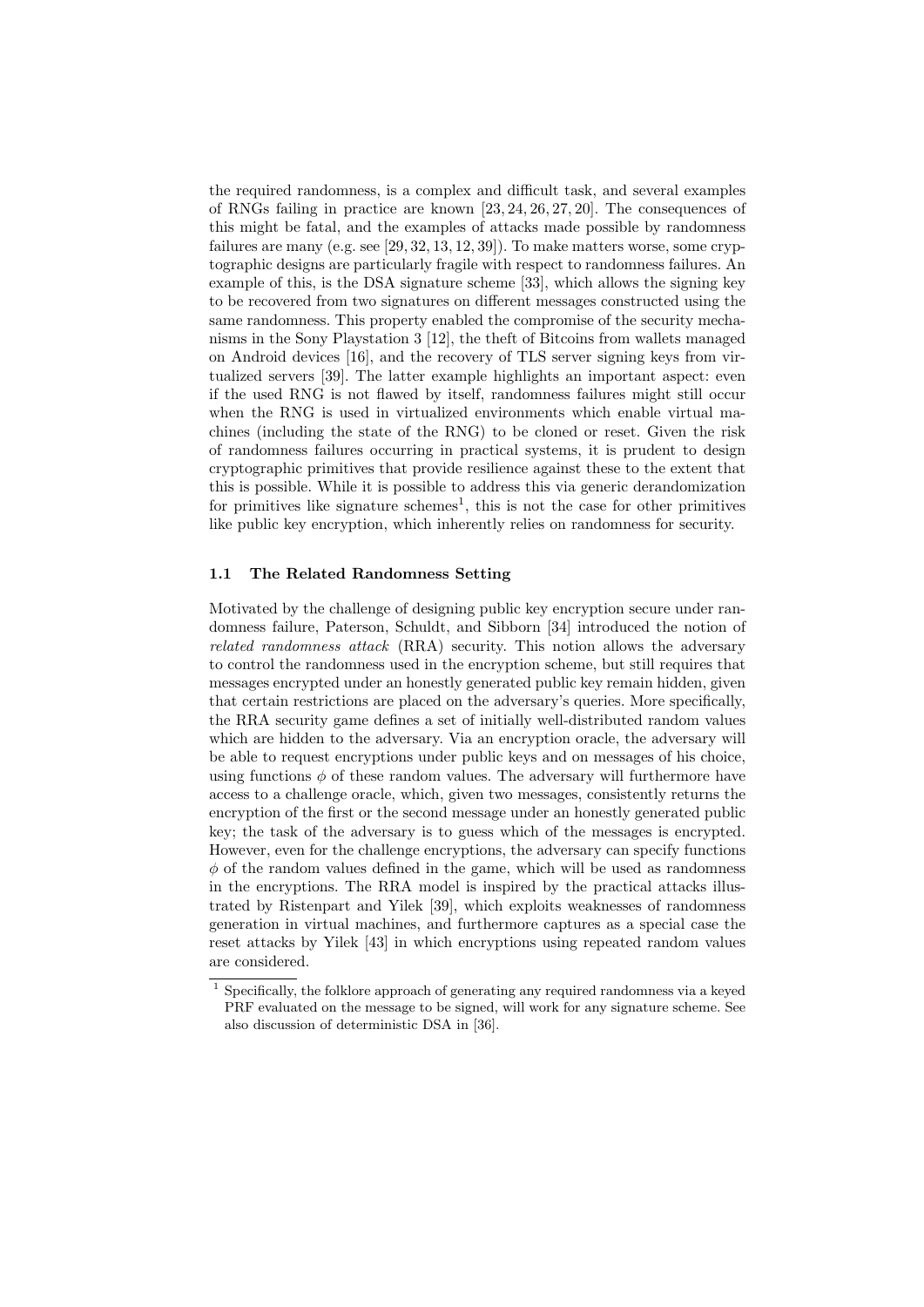In [34], Paterson *et al.* showed several constructions of schemes secure in the RRA setting. Specifically, assuming the functions  $\phi$  are drawn from a function family *Φ* of *output-unpredictable* and *collision-resistant* functions (which are also necessary conditions for achieving RRA security), the simple randomizedencrypt-with-hash (REwH) scheme by Bellare *et al.* [6] is shown to achieve RRA security in the random oracle model (however, as will be explained below, this construction still suffers from limitations inherent to the RRA model). Furthermore, in the standard model, a generic construction based on a *Φ*-related key attack secure pseudo-random function (RKA-PRF) [7] and any standard encryption scheme, is shown to yield a RRA-secure encryption for functions *Φ*. Using recent constructions of RKA-PRFs, e.g. [3], an encryption scheme RRA-secure for polynomial functions *Φ* can be obtained. Likewise, a generic construction based on a *Φ*-correlated input-secure (CIS) hash function [25], a standard PRF, and an encryption scheme, is shown to yield a RRA-secure encryption scheme for functions *Φ*, albeit in a weaker *honest-key* model. Furthermore, the only known standard model construction of a CIS hash function only provides selective security for polynomial functions *Φ*. In more recent work, Paterson et al. [35] showed a generic construction based on a reconstructive extractor and an encryption scheme, which yields security for *hard-to-invert* function families, but only in a selective security model in which the adversary is forced to commit to the functions used in the security game before seeing the public key. Furthermore, the concrete construction obtained in [35] only allows the adversary to maliciously modify the randomness used by his encryption oracle; the challenge oracle is required to use uniformly distributed randomness.

Hence, the best known construction achieving a reasonable level of security in the standard model, only obtains RRA-security for polynomial function families *Φ*. However, it seems unlikely that the randomness relations encountered in practice can be expressed with a function class with such convenient algebraic structure. While obtaining security for more complex function classes is clearly desirable, it is challenging to construct provably secure schemes for function families without an algebraic structure that can be exploited in the proof. This challenge is additionally reflected by the current state-of-the-art RKA-secure PRFs [3, 1] which can only handle polynomial function families.

### **1.2 Our Results**

First of all, we observe that if the function family *Φ* becomes sufficiently complex, RRA-security cannot be achieved for *Φ*. More precisely, if *Φ* is sufficiently rich to be able to express the encryption function of the scheme we are considering, a direct attack against the scheme in the RRA setting becomes possible. The attack is relatively simple, and is based on the ability of the adversary to derive the randomness used in his challenge encryption with the help of his encryption oracle. Assuming the encryption scheme satisfies ordinary IND-CPA security, the attack does not violate the properties required to make the RRA-security notion meaningful, which are the equality-respecting property, output unpredictability, and collision resistance. The details of this are given in Section 4. At first, this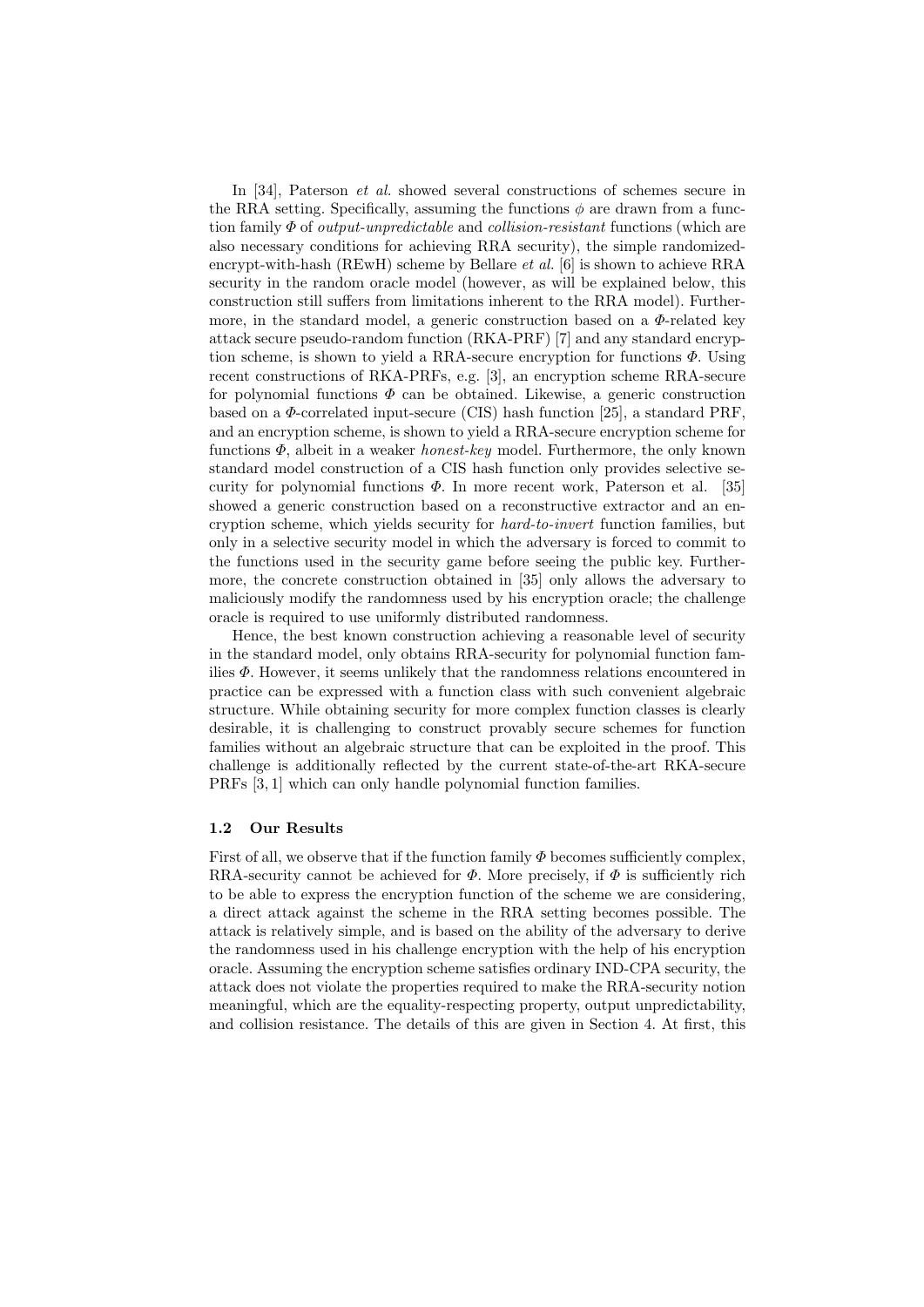might appear to contradict the results by Paterson *et al.* [34] regarding the REwH construction in the random oracle model. However, closer inspection reveals that the results from [34] implicitly assume that the functions *Φ* are *independent* of the random oracle, and hence,  $\Phi$  will not be able to capture the encryption function of the REwH construction.

Considering the above, we revisit the security of the REwH construction in the random oracle model, and show that if additional restrictions are placed on the adversary, security can be obtained. More specifically, if the adversary respects *indirect H-query uniqueness*, which is a property requiring that the random oracle queries caused by the adversary's encryption and challenge queries are all distinct, then RRA-security is obtained, even for function families *Φ* which are dependent on the random oracle, as long as the functions in  $\Phi$  are outputunpredictable. The details of this are in Section 5. Our results are reminiscent of the results by Albrecht et al. [5] regarding cipher-dependent related-key attacks in the ideal cipher model.

However, the indirect H-query uniqueness property is an artificial restriction to place on the adversary, and the above result seems unsatisfactory. Furthermore, the above negative result suggests that, achieving security for function families that reflect more complex operations, which might be used in random number generators, could be difficult.

Hence, to overcome this difficulty, we propose a new notion which we denote *related refreshable randomness* security. In this notion, we bound the number of queries an adversary can make before new entropy is added to the system, but allow an unbounded total number of queries. We refer to the periods between refreshes as *epochs*. Furthermore, we allow the adversary to maliciously influence how entropy is added between epochs. This is implemented by giving the adversary access to a *refresh* oracle through which the adversary can submit update functions  $\psi$ . These functions take as input the current random values and a update seed chosen uniformly at random, and output new random values which will be used in the security game. For this update mechanism to be meaningful, we restrict the functions  $\psi$  to come from a function family  $\Psi$  in which all functions have the property, that their output has a certain level of min-entropy conditioned on the random values being updated (i.e. it is required that a certain amount of the entropy contained in the update seed, will be carried over to the output of the update function). With this requirement in place, we consider adversaries who makes at most *n* queries to their encryption and challenge oracles, before querying the refresh oracle. The details of the security model are given in Section 3.

The related refreshable randomness setting models the arguably realistic scenario in which an attacker only has limited time to interact with a system that is in a state where no new entropy is being added to the system, and highly correlated randomness values are used for encryption. This furthermore resembles the observations made in [39] regarding virtual machine reset attacks; the attacks were only possible in a relatively short window after the virtual ma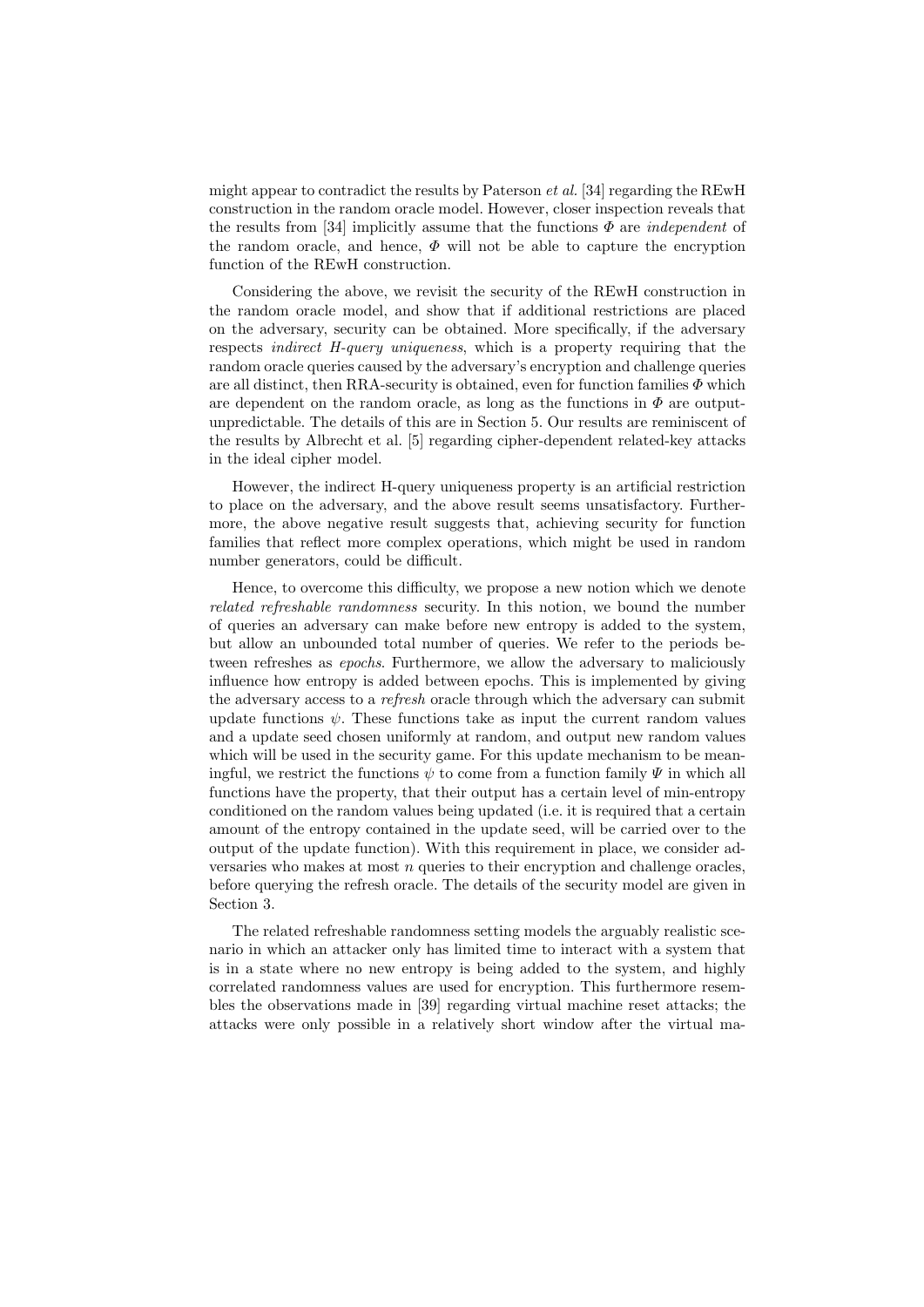chine was reset, before sufficient entropy was gathered from the network, clock synchronization, and similar sources.

The related refreshable randomness setting furthermore allows us to obtain positive results in the standard model. Specifically, we construct a scheme which is secure in the related refreshable randomness setting for *arbitrary* function families  $\Phi$  and  $\Psi$  satisfying certain output unpredictability and collision resistance properties. We do, however, require the size of the function families to be bounded by an a priori known bound of the form 2*<sup>p</sup>* , where *p* is a polynomial in the security parameter. This allows us to capture a rich class of functions which include, for example, the set of all functions that can be described by circuits of polynomial size. Our construction is based on the same high-level approach as taken in [34] and [43], and combines a standard encryption scheme with a PRF (see below for the details). However, by relying on a new construction of a (bounded) RKA-secure PRF, we are able to prove security in the related refreshable randomness setting for much more interesting function classes than considered in [34] and [43]. Notably, in contrast to our scheme, the scheme from [43] is only reset secure ( $\Phi = {\text{id}}$ ), and the scheme from [34] only achieves selective security for polynomial functions  $\Phi$ , and hence cannot capture nonalgebraic functions such as bit-flipping and bit-fixing, which are highly relevant to randomness failures in practice. The full details can be found in Section 7.

### **1.3 Technique**

As highlighted above, the main tool we use to obtain our standard model encryption scheme secure in the related refreshable randomness setting, is a new construction of a RKA-secure PRF. We consider this construction to be our main technical contribution. As an intermediate step, we construct (a variant of) a CIS hash function. This type of hash function was originally introduced by Goyal, O'Neill, and Rao [25]. While different security notions for CIS hash functions were introduced in [25], the one we will be concerned with here, is pseudo-randomness. This notion requires that, for a hash function  $H: D \to R$ and a randomly chosen value  $x \in D$ , an adversary cannot distinguish an oracle which returns  $H(\phi(x))$  for adversarially chosen functions  $\phi$ , from an oracle that returns a random value from *R*. In [25], a construction obtaining selective security for a polynomial function family  $\Phi$  was shown. However, we show that by bounding the number of queries to the adversary's oracle, we can obtain a construction achieving security for a class  $\Phi$  of arbitrary functions that are output-unpredictable and collision-resistant, where the size of  $\Phi$  is bounded a priori. This construction is in turn based on a new flavor of the leftover hash lemma [28] for correlated inputs that might depend on the description of the hash function. Then, by applying this CIS hash function *H* to the key of a standard PRF prf, we obtain a new PRF  $\text{prf}'(k, x) := \text{prf}(H(k), x)$  that provides RKA security, as long as the adversary will only query a bounded number of different key derivation functions. However, the adversary is allowed to obtain an unbounded number of evaluation results under the derived keys. The detailed proofs of security can be found in Section 6.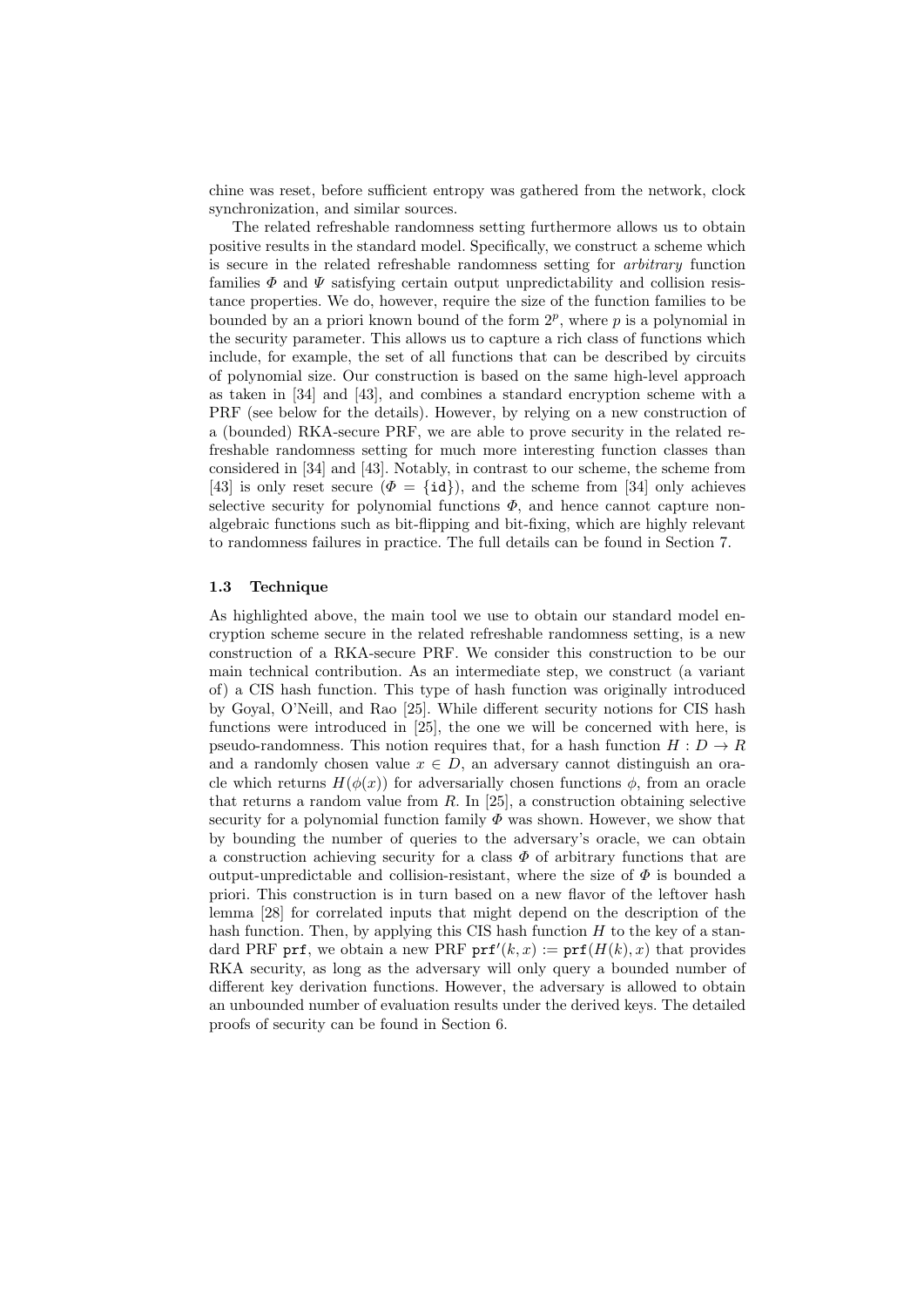Finally, we obtain a standard model encryption scheme in the related refreshable randomness setting via the same transformation used in [43] and [34]: to encrypt a message  $m$  under public key  $pk$  using randomness  $r$ , we compute  $\text{Enc}(pk, m; r')$ , where  $r' = \text{prf}'(r, pk||m)$ . The security properties of the constructed PRF prf*′* allows us to prove security via a hybrid argument with respect to the epochs. Note, however, that the parameters of the scheme will grow linearly in the in the number of queries an adversary is allowed to make in each epoch, as a description of *H* must be included. See Section 7 for the details.

Our construction of a RKA-secure PRF, CIS hash function, and our new flavor of the leftover hash lemma, might find applications outside of related randomness security, and hence, might be of independent interest. For example, by directly applying our RKA-secure PRF in combination with the framework of Bellare, Cash, and Miller [8], we can obtain RKA-secure signatures, public key encryption, and identity-based encryption for function families of size bounded by  $2^p$  and with the appropriate collision-resistant and outputunpredictability properties. Security is only guaranteed for a bounded number of related key derivation queries, but the total number of allowed signatures, decryption queries, and key queries for identities, respectively, is unbounded. Furthermore, it is not hard to see that our PRF construction only requires the PRF keys to have high min-entropy (as opposed to being uniformly distributed), as long as the considered function family remains collision-resistant and output-unpredictable. This indicates that the construction can additionally tolerate leakage, and we conjecture that bounded leakage and tampering security as defined by Damgård et al.  $[18, 19]$ , can be achieved.

### **1.4 Related work**

A number of works in the literature have considered security of various cryptographic primitives in the event of randomness failures. In the symmetric key setting, Rogaway and Shrimpton [40] considered the security of authenticated encryption in the case nonces are repeated, and Katz and Kamara [31] considered chosen randomness attacks which allows the adversary to freely choose the randomness, except for the challenge encryption. In the public key setting, Bellare *et al.* [6] considered *hedged* encryption, which remains secure as long as the joint distribution of messages and randomness contains sufficient entropy. Note that the security notion formalized for hedged encryption in [6], security against chosen distribution attacks (CDA), is incomparable to RRA-security which does not rely on message entropy. Furthermore, whereas RRA-security allows the adversary to obtain encryptions under maliciously chosen public keys using randomness related to the randomness of the challenge encryptions, there is no equivalent in CDA-security, and CDA-security does not allow messages and randomness to depend on the public key. Additionally, the known standard model constructions of CDA-secure schemes are only shown secure for block sources which require each message/randomness pair to have high min-entropy conditioned on all previous pairs, whereas the standard model RRA-secure schemes from [34, 35] and the schemes in this paper do not have similar restrictions. Vergnaud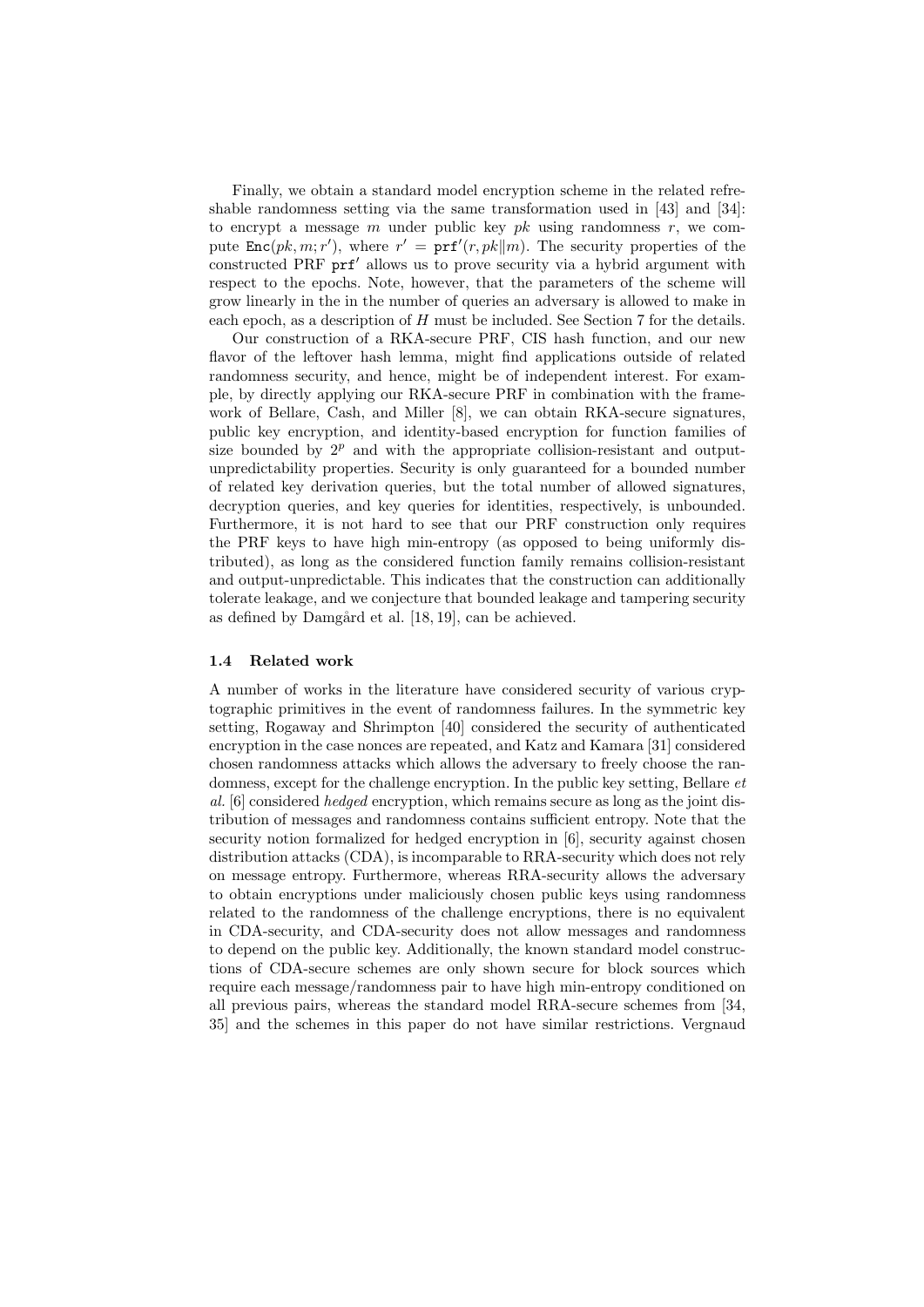and Xaio [42] slightly strengthened the CDA-security considered in [6] by allowing the message/randomness pair to partly depend on the public key. Yilek [43] considered reset attacks in which encryptions with repeated randomness values might occur, and gave a construction based on a standard encryption scheme and a PRF. This is a special case of the RRA-setting. Bellare and Tackmann [11] introduced the notion of nonce-based public key encryption, and achieved a number of strong results. However, the constructions assume a stateful scheme, and is hence not applicable to a number of scenarios in which we are interested in related randomness security, e.g. virtual machine resets. Extending [6] and [11], Hoang et al. [30] considered security of hedged encryption and nonce-based public key encryption under selective opening attack.

Appelbaum and Widder [4] constructed a (bounded) RKA-secure PRF for additions, while Abdalla *et al.* [2] constructed a RKA-secure PRF for XORs from multilinear maps. In contrast, our PRF construction achieves security for arbitrary functions satisfying collision resistance and unpredictability, for a bounded number of related keys. We stress, however, that the bound is only on the number of keys, and that our construction remains secure for an unbounded number of PRF evaluations.

### **2 Preliminaries**

### **2.1 Notation and Basic Notions**

Throughout the paper we will use  $\lambda \in \mathbb{N}$  to denote the security parameter, which will sometimes be written in its unary representation,  $1^{\lambda}$ . Furthermore, we sometimes suppress the dependency on  $\lambda$ , when  $\lambda$  is clear from the context. We denote by  $y \leftarrow x$  the assignment of *y* to *x*, and by  $s \leftarrow s S$  we denote the selection of an element *s* uniformly at random from the set *S*. The notation [*n*] represents the set  $\{1, 2, \ldots, n\}$ . For an algorithm *A*, we denote by  $y \leftarrow A(x; r)$  that *A* is run with input *x* and random coins *r*, and that the output is assigned to *y*. For a vector  $\mathbf{x} = (x_1, x_2, \ldots)$ , we denote by  $A(\mathbf{x})$  the vector  $(A(x_1), A(x_2), \ldots)$ . For a random variable *X* defined over a set *S*, we denote by  $\mathbf{H}_{\infty}(X)$  the min-entropy of *X* (i.e.  $\mathbf{H}_{\infty}(X) = -\log_2 \max_{x \in S} \Pr[X = x]$ ), and for two random variables *X* and *Y* defined over the same set *S*, we denote the statistical distance between *X* and *Y* as  $\Delta[X, Y]$  (i.e.  $\Delta[X, Y] = \frac{1}{2} \sum_{s \in S} |Pr[X = s] - Pr[Y = s]|$ ).

### **2.2** *t***-wise Independent Hash Functions**

One of the basic building blocks of our construction is *t*-wise independent hash functions, which we define here. We furthermore recall a tail inequality for *t*-wise independent variables due to Bellare and Rompel [10], which we will make use of in our proofs of security.

**Definition 1** (*t*-wise independent hash function family) Let  $\mathcal{H} = \{H \mid H:$  $D \rightarrow R$ *} be a family of hash functions. H is said to be a t*-wise independent hash function family, if for all mutually distinct  $x_1, \ldots, x_t \in D$  and all  $y_1, \ldots, y_t \in R$ , *it holds that*  $Pr_{H \leftarrow \emptyset}$  *H*[ $H(x_1) = y_1 \land \cdots \land$   $H(x_t) = y_t$ ] =  $\frac{1}{|R|^t}$ .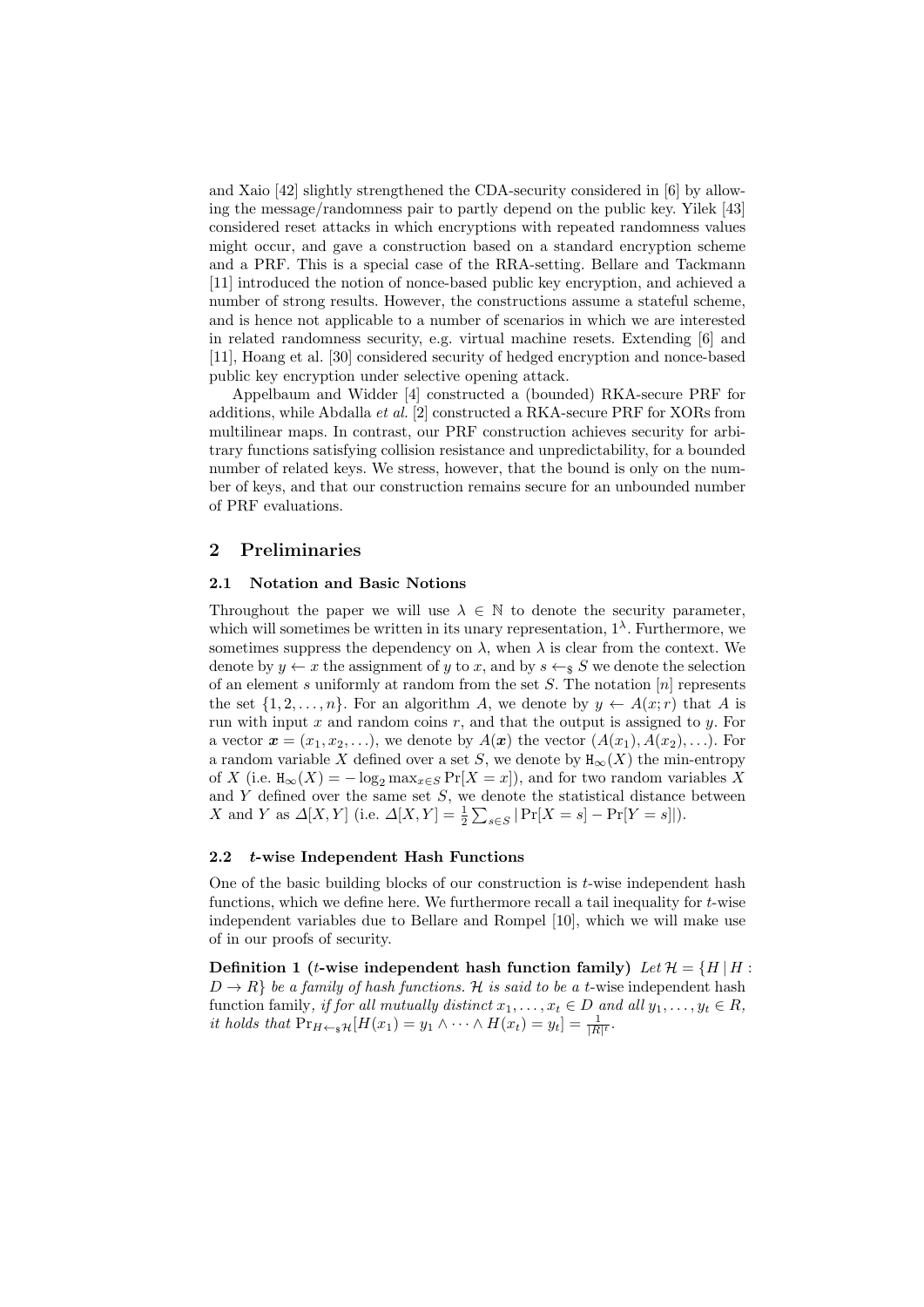**Theorem 1 (Tail inequality [10])** *Let t be an even integer larger than* 8*, and* let  $X_1, \ldots, X_n$  be *t*-wise independent variables<sup>2</sup> assuming values in the interval [0,1]. Furthermore, let  $X = X_1 + \ldots + X_n$ ,  $\mu = \mathbb{E}[X]$ , and  $\epsilon < 1$ . Then

$$
\Pr[|X - \mu| \ge \epsilon \mu] \le \left(\frac{t}{\epsilon^2 \mu}\right)^{t/2}
$$

*.*

#### **2.3 Output Unpredictability and Collision Resistance**

We will consider function families which are output-unpredictable and collisionresistant. These properties were originally defined by Bellare et al. [9] in the context of RKA security, and used by Paterson et al. [34] in the context of RRA security. The following definitions are slightly simplified compared to [9, 34].

**Definition 2 (Output unpredictability)** Let  $\Phi = \{\phi : D \to R\}$  be a family *of functions with domain*  $D = D_{\lambda}$  *and range*  $R = R_{\lambda}$ *. The output unpredictability* of  $\Phi$  *is defined as*  $\mathsf{UP}^{\Phi}(\lambda) = \max_{\phi \in \Phi, y \in R} \Pr[x \leftarrow s]$  *D* :  $\phi(x) = y$ . When UP<sup> $\Phi$ </sup>( $\lambda$ ) <  $\epsilon$  *for a negligible function*  $\epsilon = \epsilon(\lambda)$ *, we simply say that*  $\Phi$  *is* outputunpredictable*.*

**Definition 3 (Collision resistance)** *Let*  $\Phi = {\phi : D \rightarrow R}$  *be a family of functions with domain*  $D = D_{\lambda}$  *and range*  $R = R_{\lambda}$ *. The collision resistance*  $\phi f \Phi$  *is defined as*  $CR^{\Phi}(\lambda) = \max_{\phi_1, \phi_2 \in \Phi, \phi_1 \neq \phi_2} \Pr[x \leftarrow_{\$} D : \phi_1(x) = \phi_2(x)].$ *When*  $CR^{\Phi}(\lambda) < \epsilon$  *for a negligible function*  $\epsilon = \epsilon(\lambda)$ *, we simply say that*  $\Phi$  *is* collision-resistant*.*

### **2.4 Pseudorandom Function**

A pseudorandom function F is given by the following three algorithms:  $F.Setup(1^{\lambda})$ which on input the security parameter, returns public parameters *par* (required to describe a domain *D* and a range *R*); F*.*KeyGen(*par*) which, on input *par*, returns a key *k*; and **F**.Eval( $par, k, x$ ) which, on input  $par$ , key *k*, and input  $x \in D$ , returns an output value  $y \in R$ . For notational convenience, we will sometimes suppress *par* from the input.

We will consider the security of a pseudorandom function in a multi-key setting. This is for convenience only; by a standard hybrid argument, it is easily seen that this definition is equivalent to a definition considering a single key, as also shown by Bellare et al. [15]. We define security via the security game shown in Figure 1.

**Definition 4** *Let the advantage of an adversary A playing the security game in Figure 1 with respect to a pseudorandom function*  $F = (Setup, KeyGen,Eval)$  *be*  $defined \text{ as } \text{Adv}_{F,\mathcal{A}}^{\text{PRF}}(\lambda) = 2 \left| \Pr[\text{PRF}_{\mathcal{A}}^{\text{F}}(\lambda) \Rightarrow 1] - \frac{1}{2} \right|$ . F *is said to be secure if for all PPT adversaries*  $A$ *,*  $Adv_{F,A}^{PRF}(\lambda)$  *is negligible in the security parameter*  $\lambda$ *.* 

<sup>&</sup>lt;sup>2</sup> Random variables  $X_1, \ldots, X_n$  are *t-wise independent* if for all distinct indices  $i_1, \ldots, i_t \in [n]$  and all  $x_1, \ldots, x_t$ ,  $\Pr[\bigwedge_{j \in [t]} (X_{i_j} = x_j)] = \prod_{j \in [t]} \Pr[X_{i_j} = x_j]$  holds.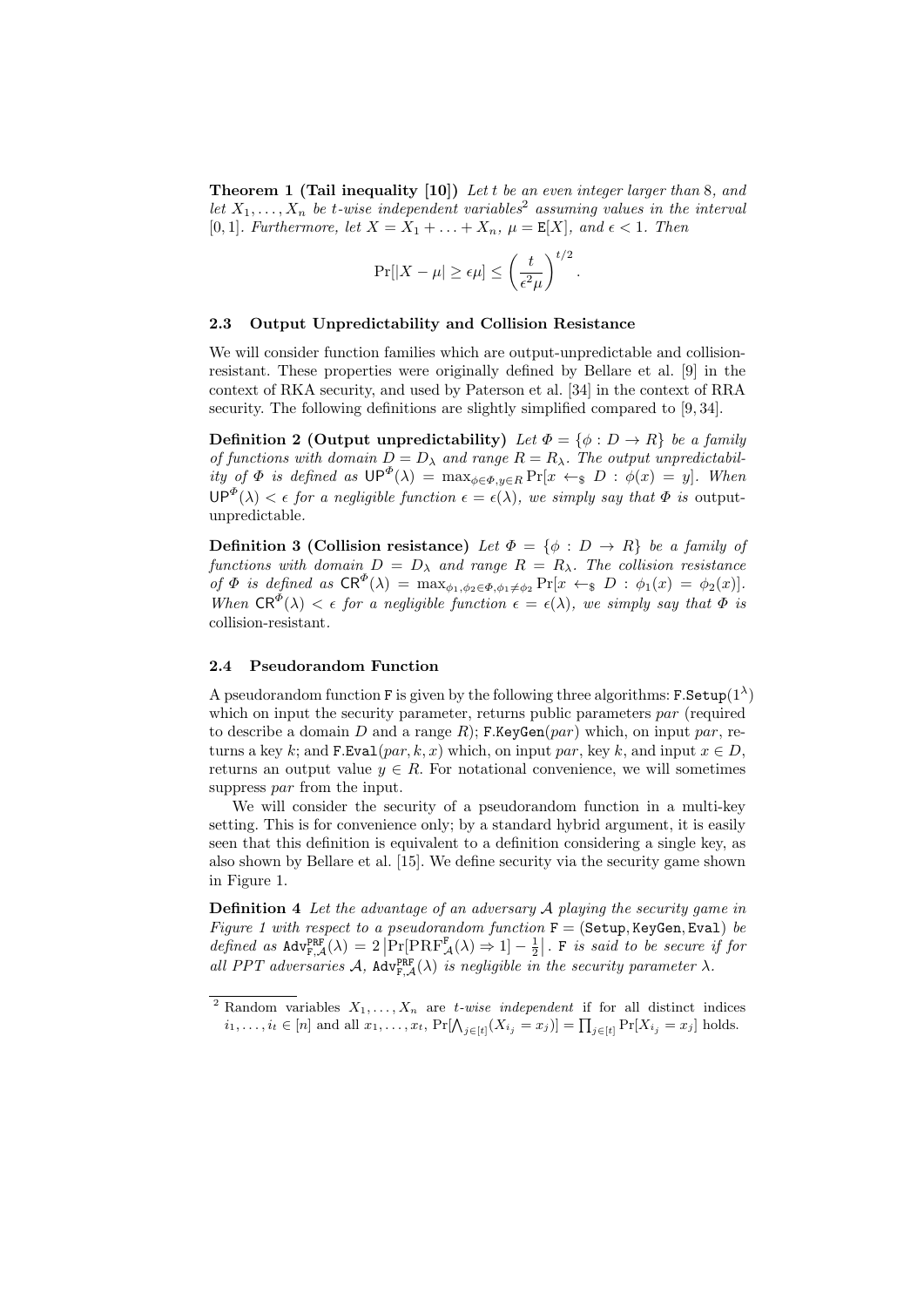$\mathrm{PRF}^{\mathrm{F}}_{\mathcal{A}}(\lambda)$ :  $\overline{par} \leftarrow$  F.Setup $(1^{\lambda})$  $b \leftarrow s \{0, 1\}$ *F ← ∅*  $ctr \leftarrow 0$  $b' \leftarrow A^{\text{EVAL},\text{New}}(par)$ return  $(b = b')$ proc. EVAL $(i, x)$ : if *i > ctr*, return *⊥* if  $b=1$ *y ←* F*.*Eval(*ki, x*) else if  $\mathcal{F}[i, x] = \perp, \mathcal{F}[i, x] \leftarrow_{\$} R$  $y \leftarrow \mathcal{F}[i,x]$ return *y* proc. New:  $\overline{ctr \leftarrow }$  *ctr* + 1  $k_{ctr} \leftarrow$  **F**.KeyGen(*par*) return *ctr*

**Fig. 1.** Game defining security of a pseudorandom function.

 $\underline{\text{IND-CCA}}^\text{PKE}_{\mathcal{A}}(\lambda)$ :  $\overline{par} \leftarrow$  PKE.Setup $(1^{\lambda})$ (*pk<sup>∗</sup> , sk<sup>∗</sup>* ) *←* PKE*.*KeyGen(*par*) *b ←*\$ *{*0*,* 1*} C ← ∅*  $b' \leftarrow A^{\text{LR, Dec}}(par, pk^*)$ return  $(b = b')$ proc.  $LR(m_0, m_1)$ :  $c$  ← PKE.Enc $(pk^*, m_b)$ *C ← C ∪ {c}* return *c* proc.  $DEC(c)$ : if  $c \in \mathcal{C}$ , return *⊥* return PKE*.*Dec(*sk<sup>∗</sup> , c*)

**Fig. 2.** Game defining IND-CCA security for a PKE scheme.

### **2.5 Public Key Encryption**

A public key encryption (PKE) scheme PKE is defined by the following four algorithms:  $PKE.Setup(1<sup>\lambda</sup>)$  which on input the security parameter, returns public parameters *par*; PKE*.*KeyGen(*par*) which on input *par*, returns a public/private key pair (*pk, sk*); PKE*.*Enc(*par, pk, m*) which on input *par*, public key *pk*, and message *m*, returns an encryption *c* of *m* under *pk*; and PKE*.*Dec(*par, sk, c*) which on input *par*, private key *sk*, and ciphertext *c*, returns either a message *m* or the error symbol *⊥*. For convenience, we often suppress *par* from the input.

We require that a PKE scheme satisfies *perfect correctness*, that is, for all  $\lambda$ , all *par* ← PKE.Setup(1<sup> $λ$ </sup>), all (*pk, sk*) ← PKE.KeyGen(*par*), and all  $m ∈ M(pk)$ , it holds that  $PKE\text{.Dec}(sk, PKE\text{.Enc}(pk, m)) = m$ . Security of a PKE scheme is defined via the game shown in Figure 2.

**Definition 5 (**IND-CCA **security)** *Let the advantage of an adversary A playing the* IND*-*CCA *game with respect to a PKE scheme* PKE = (Setup*,* KeyGen*,* Enc*,*  $\text{Dec}), \text{ be defined as:} \text{Adv}_{\text{PRE},\mathcal{A}}^{\text{IND-CCA}}(\lambda) = 2 \left| \Pr[\text{IND-CCA}_\mathcal{A}^{\text{PKE}}(\lambda) \Rightarrow 1] - \frac{1}{2} \right|. \text{ A scheme}$ PKE *is said to be* IND-CCA *secure, if for all PPT adversaries*  $A$ *,*  $\text{Adv}_{\text{PKE},A}^{\text{IND-CCA}}(\lambda)$  *is negligible in the security parameter*  $\lambda$ *.* 

### **3 Related Refreshable Randomness Security**

We will firstly define our new notion of related refreshable randomness security. This builds upon the RRA-security notion defined by Paterson *et al.* [34], but models a setting in which the adversary has limited time to attack a system before new entropy is added to the system. As in the original RRA security game,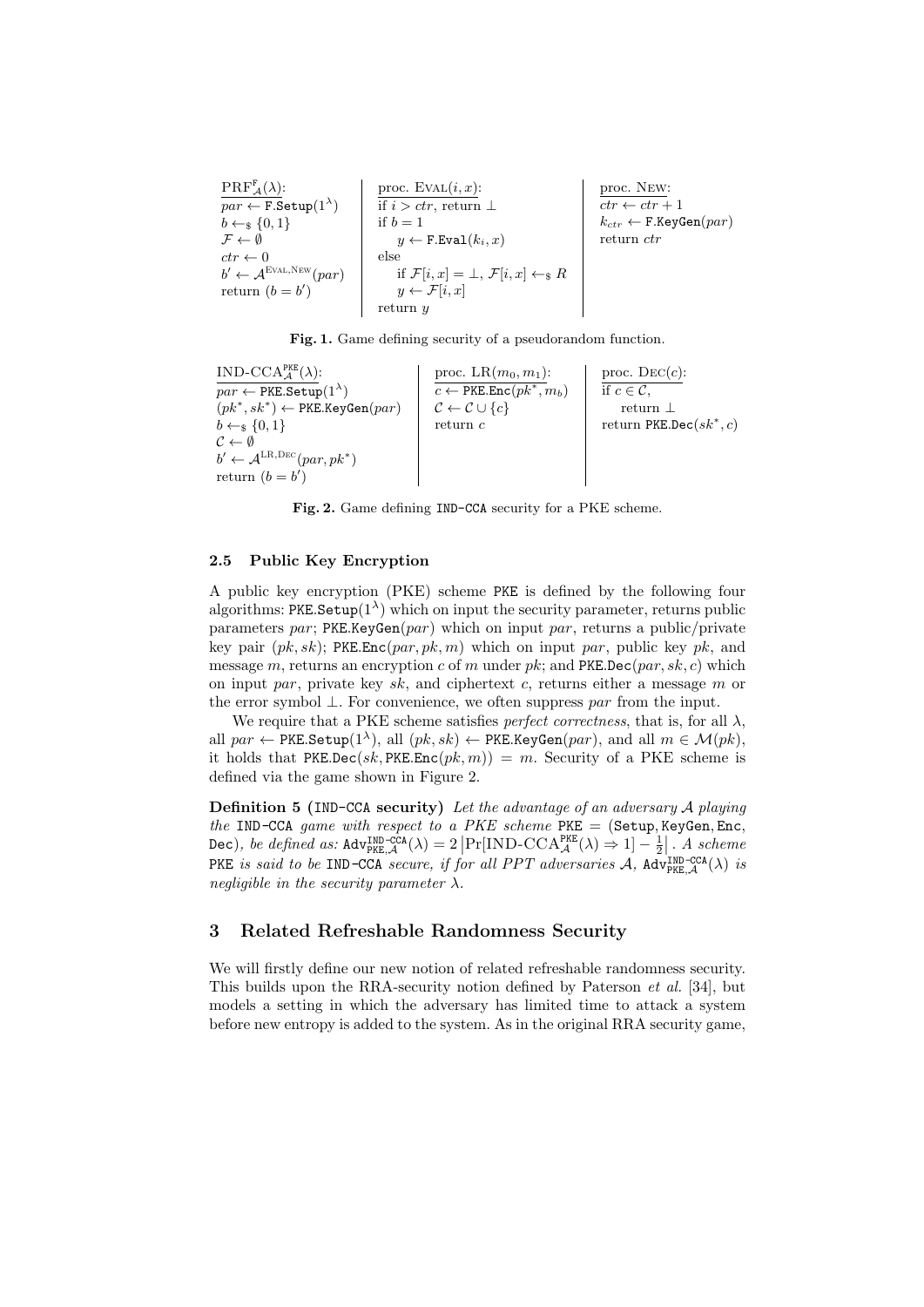| IND-RRR-CCA <sub>A</sub> <sup>PKE</sup> $(\lambda)$ :                      | proc. LR $(m_0, m_1, \phi)$ :                      |
|----------------------------------------------------------------------------|----------------------------------------------------|
| $par \leftarrow \texttt{PKE}.\texttt{Setup}(1^{\lambda})$                  | $c \leftarrow$ PKE.Enc $(pk^*, m_b; \phi(r))$      |
| $(pk^*, sk^*) \leftarrow \text{PKE.KeyGen}(par)$                           | $\mathcal{C} \leftarrow \mathcal{C} \cup \{c\}$    |
| $b \leftarrow_s \{0,1\}; r \leftarrow_s \mathcal{R}$                       | return $c$                                         |
| $\mathcal{C} \leftarrow \emptyset$                                         |                                                    |
| $b' \leftarrow \mathcal{A}^{\text{REFRESH}, \text{LR,ENC,DEC}}(par, pk^*)$ | proc. $\text{Enc}(pk, m, \phi)$ :                  |
| return $(b = b')$                                                          | return PKE.Enc $(pk, m; \phi(r))$                  |
|                                                                            |                                                    |
| proc. REFRESH $(\psi)$ :                                                   | proc. $DEC(c)$ :                                   |
| $s \leftarrow_s S$                                                         | if $c \in \overline{\mathcal{C}}$ , return $\perp$ |
| $r \leftarrow \psi(r,s)$                                                   | else return PKE.Dec $(\mathfrak{sk}^*, c)$         |

**Fig. 3.** Game defining indistinguishability under related refreshable randomness and chosen ciphertext attacks (IND-RRR-CCA).

we consider a polynomial number of randomness values *r<sup>i</sup>* , and give the adversary access to an encryption oracle Enc which returns encryptions under public keys and messages of the adversary's choice, and a challenge left-or-right oracle LR, which consistently returns the encryption of either the first or the second message of two submitted messages  $m_0$ ,  $m_1$ , under an honestly generated challenge public key *pk<sup>∗</sup>* . However, for both oracles, the adversary can not only specify which random value  $r_i$  to be used, but also a function  $\phi$  which will be applied to  $r_i$  before it is used (i.e. the used randomness will be  $\phi(r_i)$ ). We furthermore introduce an additional oracle, Refresh, which allows the adversary to submit a function  $\psi$  that will be used to refresh the random values  $r_i$ . The function  $\psi$  takes two inputs: the randomness  $r_i$  which is to be refreshed, and a seed *s*. Here, the seed *s* will be drawn uniformly at random from a seed space *S*, and  $\psi : \mathcal{R} \times \mathcal{S} \to \mathcal{R}$ , where  $\mathcal{R}$  is the randomness space of the encryption scheme. The full security game is defined in Figure 3. Note that while the security game shown in Figure 3 is only defined for a single random value  $r$ , this is equivalent to a model defined for a polynomial number of randomness values  $r_i$  (see the full version of the paper).

Note that, by itself, introducing the Refresh oracle does not achieve the intended goal, as the adversary is not forced to query Refresh. However, we will consider a class of adversaries which make at most *n* ENC and LR queries between each call to Refresh (but is allowed to make an unrestricted number of queries to Dec). We will furthermore parameterize this class of adversaries by function families *Φ* and *Ψ* from which an adversary is allowed to choose related randomness functions  $\phi$  and refresh functions  $\psi$ , respectively, and will refer to adversaries in this class as  $(n, \Phi, \Psi)$ -restricted adversaries<sup>3</sup>. In the following def-

<sup>&</sup>lt;sup>3</sup> Note that since the functions  $\phi$  and  $\psi$  will depend on the security parameter  $\lambda$ , *Φ* and *Ψ* are technically ensembles of function families indexed by *λ*. However, for notational convenience, we suppress  $\lambda$ .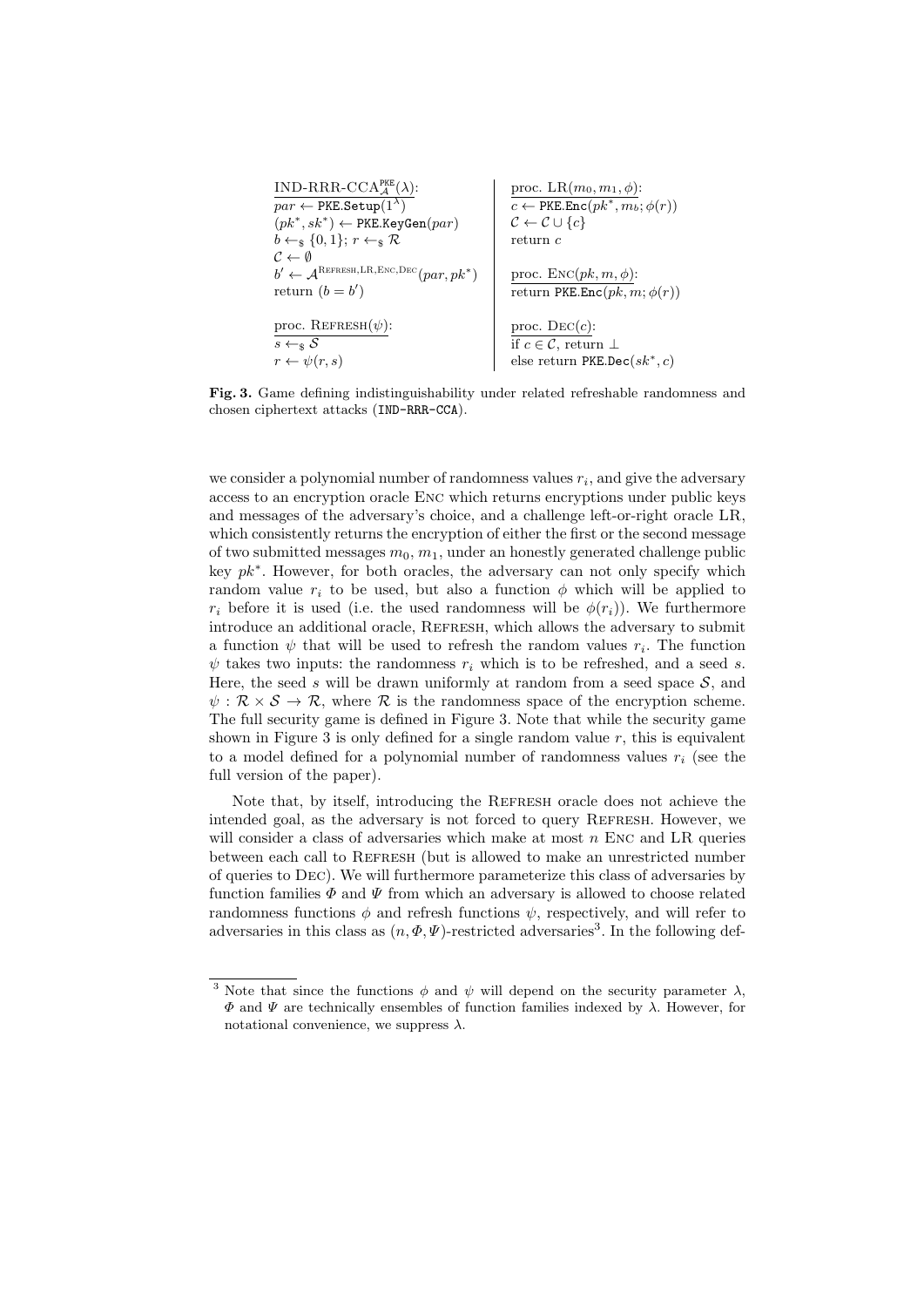initions and proofs, we need to refer to the execution of an adversary in between two calls to REFRESH, which we will denote an *epoch*<sup>4</sup>.

As in the case of RRA-security, since the defined oracles let the adversary control the randomness in the challenge encryptions, a few natural restrictions must be placed on the adversary's queries to obtain a meaningful definition of security. Specifically, we require that an adversary is *equality respecting*. This is reminiscent of the restriction defined for deterministic encryption schemes [38].

**Definition 6 (Equality-respecting adversary)** *Consider a* (*n, Φ, Ψ*)*-restricted adversary A playing the* IND*-*RRR*-*CCA *security game for security parameter λ. Let*  $M_{\text{Enc}}^{\phi,\delta}$  denote the set of messages *A* submits to the ENC *oracle for challenge public key*  $pk^*$  *and related randomness function*  $\phi \in \Phi$  *in refresh epoch*  $\delta$ *. Furthermore, let*  $(m_0^{\phi, \delta, 1}, m_1^{\phi, \delta, 1}), \ldots, (m_0^{\phi, \delta, q_\phi}, m_1^{\phi, \delta, q_\phi})$  denote the messages A *submits to the* LR *oracle for function*  $\phi$  *in refresh epoch*  $\delta$ *. Then*  $\mathcal A$  *is said to be* equality-respecting *if, for all*  $\phi \in \Phi$ *, for all refresh epochs*  $\delta$ *, and for all*  $i, j \in [q_{\phi}]$  $s.t.$   $i \neq j$ ,

$$
m_0^{\phi, \delta, i} = m_0^{\phi, \delta, j} \Leftrightarrow m_1^{\phi, \delta, i} = m_1^{\phi, \delta, j} \quad and \quad m_0^{\phi, \delta, i}, m_1^{\phi, \delta, j} \notin \mathcal{M}_{\text{Enc}}^{\phi, \delta}.
$$

With this definition in place, we are ready to define our notion of security.

**Definition 7 (**IND-RRR-CCA **Security)** *Let the advantage of an adversary A playing the* IND*-*RRR*-*CCA *game with respect to a public key encryption scheme* PKE = (PKE*.*Setup*,* PKE*.*KeyGen*,* PKE*.*Enc*,* PKE*.*Dec)*, be defined as:*

$$
\text{Adv}_{\text{PKE}, \mathcal{A}}^{\text{IND-RRR-CCA}}(\lambda) = 2 \left| \Pr[\text{IND-RRR-CCA}^{\mathcal{A}}_{\text{PKE}}(\lambda) \Rightarrow 1] - \frac{1}{2} \right|.
$$

*A scheme* PKE *is said to be* (*n, Ψ, Φ*)*-*IND*-*RRR*-*CCA *secure, if for all PPT* (*n, Φ, Ψ*) *restricted and equality-respecting adversaries*  $\mathcal{A}$ *,*  $\text{Adv}_{\text{PKE},\mathcal{A}}^{\text{IND-RRR-CCA}}(\lambda)$  *is negligible in the security parameter*  $\lambda$ *.* 

The original RRA-security notion defined in [34] can be obtained from the above definition by not allowing the adversary access to the REFRESH oracle (i.e. considering only the first refresh epoch) and considering an unbounded value *n*. In this case, *Ψ* is irrelevant, and we simply write *Φ*-IND-RR-CCA security to denote this security notion<sup>5</sup>. Lastly, note that ordinary IND-CCA security can be obtained from the above definition by setting  $n = 1$ ,  $\Phi = {\text{id}}$ , and  $\Psi = {\text{id}}_2 : (r, s) \rightarrow s$  $(\text{assuming } S = \mathcal{R}).$ 

### **3.1 Basic Function Family Restrictions**

Unsurprisingly, related randomness security for all function families  $\Phi$  and  $\Psi$  is not achievable. This is similar to the security notions for related key attacks (e.g.

 $4$  Hence, if an adversary A submits q queries to REFRESH in total, then the execution of  $A$  has  $q + 1$  epochs.

<sup>5</sup> Note that in [34], the notation *Φ*-RRA-CCA was used for this security notion.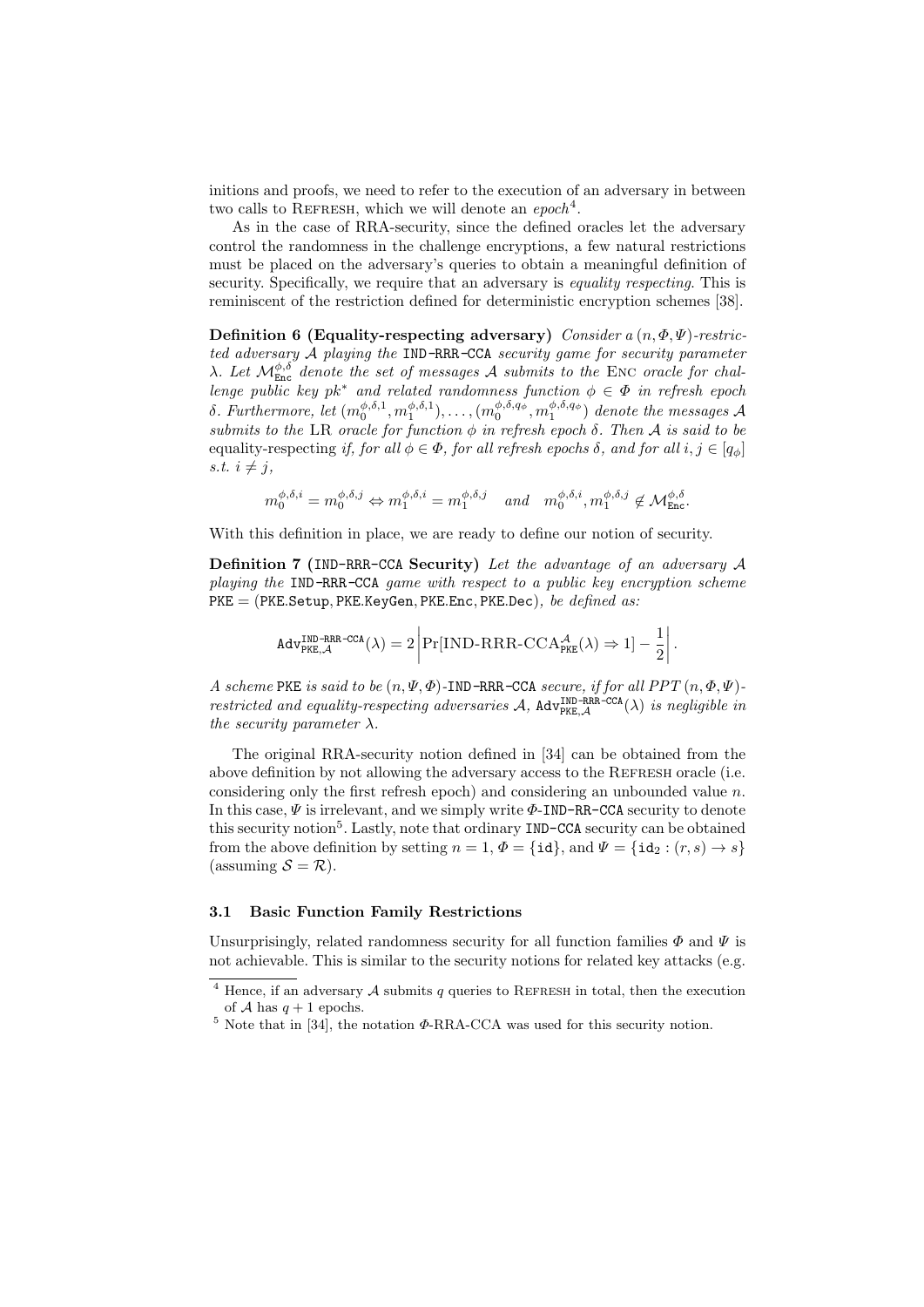see [7]), which must restrict the class of related-key deriving functions that can be applied to the private key, in order to become achievable. We will now establish basic restriction which must be placed on *Φ* and *Ψ* to make the IND-RRR-CCA notion defined above achievable.

The two basic properties we consider are output-unpredictability and collisionresistance of the functions in *Φ*. However, as the IND-RRR-CCA security game allows the adversary to update the challenge randomness using the functions  $\Psi$ , we will consider output-unpredictability and collision-resistance of *Φ* with respect to  $\Psi$  i.e. the functions in  $\Phi$  must be output-unpredictable and collision-resistant, even when the input is modified using functions from  $\Psi$ . In the following definitions we will use the notation  $\overline{\Psi}^q$  to denote the *q-closure* of the functions in  $\Psi$ . More specifically, each function  $\overline{\psi} \in \overline{\Psi}^q$  corresponds to q updates of a randomness value *r* using *q* functions  $\psi_1, \ldots, \psi_q \in \Psi$ , and will take as input *r* and *q* seeds  $\overline{s} = (s_1, \ldots, s_q)$  and return  $\overline{\psi}(r, \overline{s}) = \psi_q(\psi_{q-1}(\cdots \psi_1(r, s_1) \cdots, s_{q-1}), s_q)$ . As the seeds  $s_i$  are elements of *S*, we have that  $\overrightarrow{\psi} : \mathcal{R} \times \mathcal{S}^q \to \mathcal{R}$ .

**Definition 8 (Output-unpredictability of**  $\Phi$  **w.r.t.**  $\Psi$ ) Let  $\Phi = {\phi : \mathcal{R} \rightarrow \mathcal{R}}$  $\mathcal{R}$ *} and*  $\Psi = {\psi : \mathcal{R} \times \mathcal{S} \rightarrow \mathcal{R}}$  *be function families, where*  $\mathcal{R} = \mathcal{R}_{\lambda}$  *and*  $\mathcal{S} = \mathcal{S}_{\lambda}$ *. For a positive integer q, the q-output-unpredictability of Φ with respect to Ψ is* defined as  $\mathsf{UP}_q^{\Phi,\Psi}(\lambda) = \max_{\phi \in \Phi, \overline{\psi} \in \overline{\Psi}^q, y \in \mathcal{R}} \Pr\left[r \leftarrow_{\$} \mathcal{R}, \overline{s} \leftarrow_{\$} \mathcal{S}^q : \phi(\overline{\psi}(r,\overline{s})) = y\right].$ 

**Definition 9 (Collision-resistance of**  $\Phi$  **w.r.t.**  $\Psi$ ) *Let*  $\Phi = {\phi : \mathcal{R} \to \mathcal{R}}$ *and*  $\Psi = {\psi : \mathcal{R} \times \mathcal{S} \rightarrow \mathcal{R}}$  *be function families, where*  $\mathcal{R} = \mathcal{R}_{\lambda}$  *and*  $\mathcal{S} = \mathcal{S}_{\lambda}$ *. The collision-resistance of Φ with respect to Ψ is defined as*

$$
\mathsf{CR}_q^{\Phi,\Psi}(\lambda) = \max_{\substack{\phi_1,\phi_2 \in \Phi,\overline{\psi} \in \overline{\Psi}^q \\ \phi_1 \neq \phi_2}} \Pr\left[r \leftarrow_\$ \mathcal{R},\overline{s} \leftarrow_\$ \mathcal{S}^q : \phi_1(\overline{\psi}(r,\overline{s})) = \phi_2(\overline{\psi}(r,\overline{s}))\right].
$$

In [34], Paterson *et al.* showed that to achieve *Φ*-IND-RR-CCA security, *Φ* is required to satisfy standard output-unpredictability and collision-resistance. Likewise, in the IND-RRR-CCA setting, we can show that  $\Phi$  must be outputunpredictability and collision-resistance w.r.t.  $\Psi$  for security to be achievable.

**Theorem 2 (Necessity of** *Φ* **output-unpredictability w.r.t.** *Ψ***)** *Let Ψ* =  $\{\psi : \mathcal{R} \times \mathcal{S} \to \mathcal{R}\}$  *be a function family, where*  $\mathcal{R} = \mathcal{R}_{\lambda}$  *and*  $\mathcal{S} = \mathcal{S}_{\lambda}$ *, and suppose that there exist a positive integer*  $q = \text{poly}(\lambda)$  *and a non-negligible function*  $\epsilon = \epsilon(\lambda)$  *such that*  $\mathsf{UP}_q^{\Phi,\Psi}(\lambda) > \epsilon$ . Then no PKE scheme can be  $(n, \Psi, \Phi)$ -IND-RRR-CCA *secure for*  $n \geq 1$ *.* 

*Proof (Sketch).* The proof is straightforward. Let  $\phi \in \Phi$ ,  $\overline{\psi} \in \overline{\Psi}^q$ , and  $y \in \mathcal{R}$  such that  $Pr[r \leftarrow s \mathcal{R}, \overline{s} \leftarrow s \mathcal{S}^q : \phi(\overline{\psi}(r, \overline{s})) = y] > \epsilon$ . These are guaranteed to exist since  $\mathsf{UP}_q^{\Phi,\Psi}(\lambda) > \epsilon$ . Consider an adversary *A* submitting functions corresponding to  $\overline{\psi}$  as REFRESH queries, and  $(\phi, m_0, m_1)$  in a following LR query. Let *c* be the challenge ciphertext *A* receives. Now, let *A* check whether  $c = \text{Enc}(pk^*, m_b; y)$ for  $b = 0$  and  $b = 1$ , and if so, return *b*. Otherwise, let *A* return a random bit. It easily follows that such  $\mathcal A$  has advantage at least  $\epsilon$  which is assumed to be non-negligible, and hence the considered PKE scheme cannot be secure. *⊓⊔* (**Theorem 2**)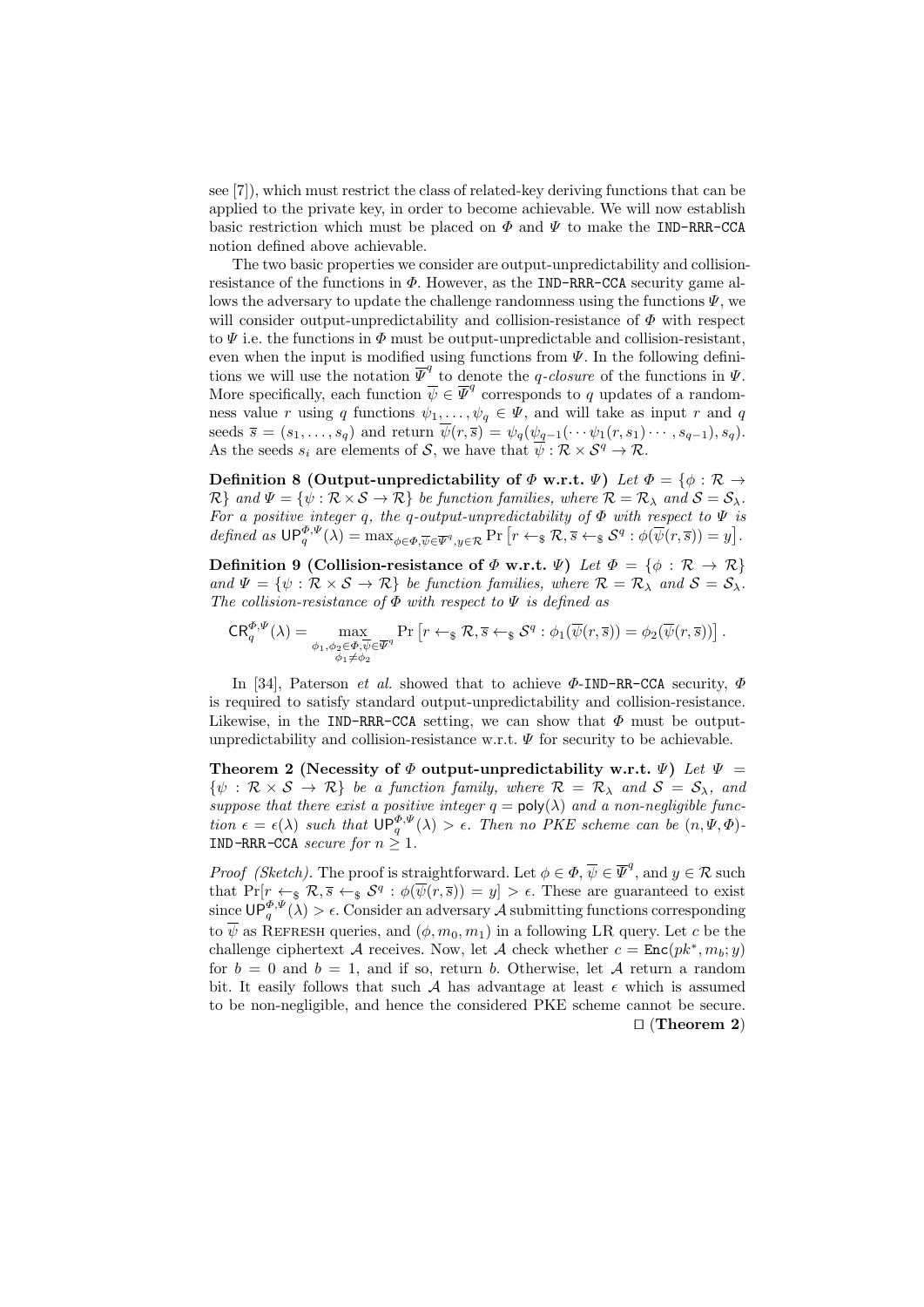**Theorem 3 (Necessity of**  $\Phi$  collision-resistance w.r.t.  $\Psi$ ) *Let*  $\Phi = {\phi : \phi$  $\mathcal{R} \to \mathcal{R}$ } and  $\Psi = {\psi : \mathcal{R} \times \mathcal{S} \to \mathcal{R}}$ } be function families, where  $\mathcal{R} = \mathcal{R}_{\lambda}$ *and*  $S = S_{\lambda}$ *. Suppose that there exist a positive integer*  $q = \text{poly}(\lambda)$  *and a nonnegligible function*  $\epsilon = \epsilon(\lambda)$  *such that*  $CR_q^{\Phi, \Psi}(\lambda) > \epsilon$ . Then no PKE scheme can *be*  $(n, \Psi, \Phi)$ -IND-RRR-CCA *secure for*  $n > 2$ .

The proof of this theorem is similar to the proof of Theorem 2 and is omitted.

Note that, without further assumptions on *Ψ*, queries to the Refresh oracle is not guaranteed to change the random value *r* used to respond to Enc and LR queries. In particular, if  $\Psi = {\text{id}_1 : (r, s) \rightarrow r}$ , the original value of *r* will be used in every refresh epoch, which essentially corresponds to removing the bound *n* on the number of Enc and LR queries. However, it is relatively easy to see that security cannot be achieved in this case<sup>6</sup>. Furthermore, the very idea behind introducing the IND-RRR-CCA security notion is to show that a guarantee of new entropy is being added to the system with certain intervals, can be leveraged to provide stronger security properties. Hence, we will consider a function class  $\Psi$  for which the output  $r' \leftarrow \psi(r, s)$  of all update functions  $\psi \in \Psi$ is required to depend on the seed *s*, or more specifically, that  $\psi(r, s)$  will have a certain level of conditional min-entropy given *r*. We introduce this requirement implicitly via the following slightly stronger notions of output-unpredictability and collision-resistance of  $\Phi$  w.r.t.  $\Psi$ . These notions require that the functions in  $\Phi$  remain output-unpredictable and collision-resistant on input  $\psi(r',s)$ ,  $\psi \in \Psi$ , for a randomly chosen seed *s* and any value *r ′* , as opposed to a value of *r ′* obtained by choosing the initial  $r$  at random and then modifying this using a chain of update functions  $\overline{\psi} \in \overline{\Psi}^q$  and corresponding seeds  $\overline{s} \in \mathcal{S}^q$ . We refer to these notions as *seed-induced* output-unpredictability and collision-resistance.

**Definition 10 (Seed-induced output-unpredictability of** *Φ* **w.r.t.** *Ψ***)** *Let*  $\Phi = {\phi : \mathcal{R} \to \mathcal{R}}$  *and*  $\Psi = {\psi : \mathcal{R} \times \mathcal{S} \to \mathcal{R}}$  *be function families, where*  $\mathcal{R} = \mathcal{R}_{\lambda}$ *and*  $\mathcal{S} = \mathcal{S}_{\lambda}$ *. The seed-induced output-unpredictability of*  $\Phi$  *with respect to*  $\Psi$  *is defined as*

$$
\mathsf{sUP}^{\Phi,\Psi}(\lambda) = \max_{\phi \in \Phi, \psi \in \Psi, r, y \in \mathcal{R}} \Pr\left[s \leftarrow_{\$} \mathcal{S} : \phi(\psi(r,s)) = y\right].
$$

**Definition 11 (Seed-induced collision-resistance of**  $\Phi$  **w.r.t.**  $\Psi$ **)** Let  $\Phi$  =  $\{\phi : \mathcal{R} \to \mathcal{R}\}$  *and*  $\Psi = \{\psi : \mathcal{R} \times \mathcal{S} \to \mathcal{R}\}$  *be function families, where*  $\mathcal{R} = \mathcal{R}_{\lambda}$  *and*  $S = S_{\lambda}$ *. The seed-induced collision-resistance of*  $\Phi$  *with respect to*  $\Psi$  *is defined as*

$$
\mathsf{sCR}^{\Phi,\Psi}(\lambda) = \max_{\substack{\phi_1,\phi_2 \in \Phi, \psi \in \Psi, r \in \mathcal{R} \\ \phi_1 \neq \phi_2}} \Pr\left[s \leftarrow_\$ \mathcal{S} : \phi_1(\psi(r,s)) = \phi_2(\psi(r,s))\right].
$$

<sup>&</sup>lt;sup>6</sup> In particular, the above definition of an equality-respecting adversary will allow the messages  $m_0$ ,  $m_1$  and the function  $\phi$  from a LR query in one refresh epoch, to be submitted to the ENC oracle in combination with  $pk^*$  in a different refresh epoch, which trivially allows the adversary to break security.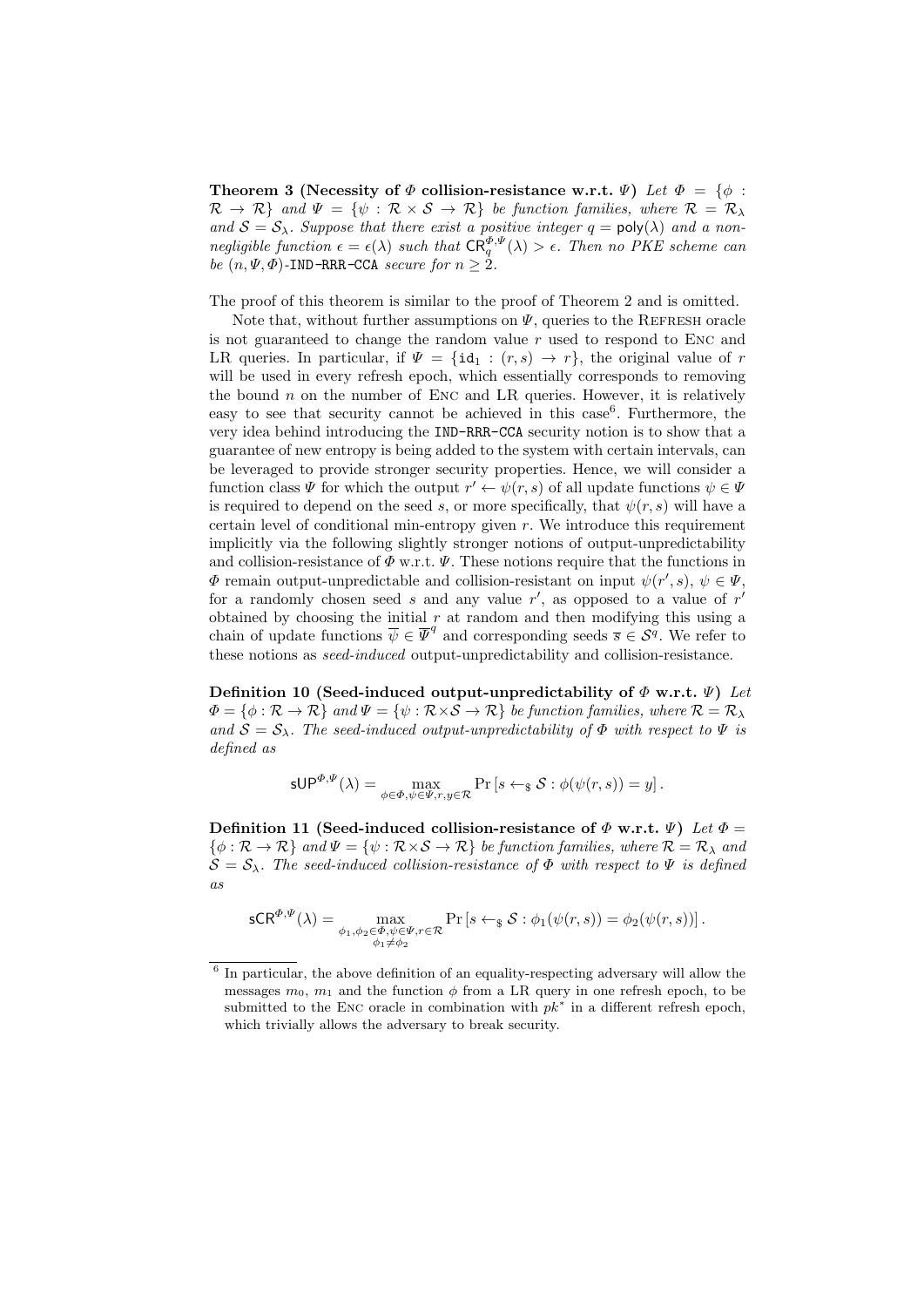### **4 Restrictions on the Complexity of Function Families**

We will now turn our attention to function families which satisfy the basic output-unpredictability and collision-resistant properties, but for which security nevertheless cannot be achieved.

More specifically, when *Φ* and *Ψ* become rich enough to express the encryption function itself of a scheme, a direct attack against the scheme becomes possible. This is reminiscent of the results by Albrecht et al. [5] regarding cipher-dependent related-key attacks in the ideal cipher model. The attack is based on the ability of an adversary to force the challenge encryption to be constructed using a value which can be obtain through the Enc and LR oracles available to the adversary. This is captured by the following theorem.

**Theorem 4** *Let* PKE = (Setup*,* KeyGen*,* Enc*,* Dec) *be a public key encryption scheme, and let*  $\Phi$  *be a family of functions such that*  $id \in \Phi$  *and*  $f(\text{Enc}(pk, m, \cdot)) \in$ *Φ for some public key pk, message m, and a mapping function f* : *C → R, where C and R are the ciphertext space and randomness space of* PKE*, respectively. Then* PKE *cannot be*  $(n, \Psi, \Phi)$ -IND-RRR-CCA *secure for any*  $n \geq 2$  *and any* func*tion family Ψ.*

*Proof.* The proof is straightforward. Since it is assumed that  $f(\text{Enc}(pk, m; \cdot)) \in$  $\Phi_{\lambda}$ , an adversary would be able to submit  $\phi(\cdot) = f(\text{Enc}(pk, m; \cdot))$  and two distinct messages,  $m_0$  and  $m_1$ , in a LR query to obtain the challenge encryption  $c^* = \text{Enc}(pk^*, m_b; f(\text{Enc}(pk, m; r))$ , where  $pk^*$  is the challenge public key, *b* is the challenge bit, and  $r$  is the random value chosen in the IND-RRR-CCA game. Then, by submitting  $(pk, m, id)$  to his encryption oracle ENC, the adversary will obtain  $c_r = \text{Enc}(pk, m; r)$  and can compute  $\tilde{r} = f(c_r)$ . Finally, the adversary can compute  $c_0 = \text{Enc}(pk^*, m_0; \tilde{r})$  and  $c_1 = \text{Enc}(pk^*, m_1; \tilde{r})$ , and by testing whether  $c_0 = c^*$  or  $c_1 = c^*$ , he will learn the challenge bit *b*.  $\Box$  (**Theorem 4**)

Note that the only functions required in the above attack, are  $f(\text{Enc}(pk, m, \cdot))$ and id(*·*). These functions are easily seen to be output-unpredictable assuming the underlying encryption scheme in the construction is IND-CPA secure, and that an appropriate mapping function  $f$  is chosen. They can likewise be seen to be collision-resistant under the same assumptions. Furthermore, it should be noted that the above theorem does not require the Refresh oracle to be queried, and hence is also true for the IND-RR-CCA notion defined in [34].

While the above theorem holds for all encryption schemes in general, stronger results might hold for concrete schemes. In particular, even if  $f(\text{Enc}(pk, m; \cdot)) \notin$ *Φ*, the structure of a concrete scheme might still allow an adversary to mount a similar attack to the above based on multiple queries to his LR and ENC oracles, for carefully selected functions. However, the IND-RRR-CCA security notion bounds the information an adversary can extract before the randomness is refreshed, which will allow us to construct a generic conversion of a PKE scheme achieving IND-RRR-CCA security for relatively large and complex function classes *Φ* and *Ψ*. Interestingly, the above theorem furthermore illustrates some of the limitations of the building blocks used in [34] to achieve related randomness security; see the full version of the paper for a brief discussion of this.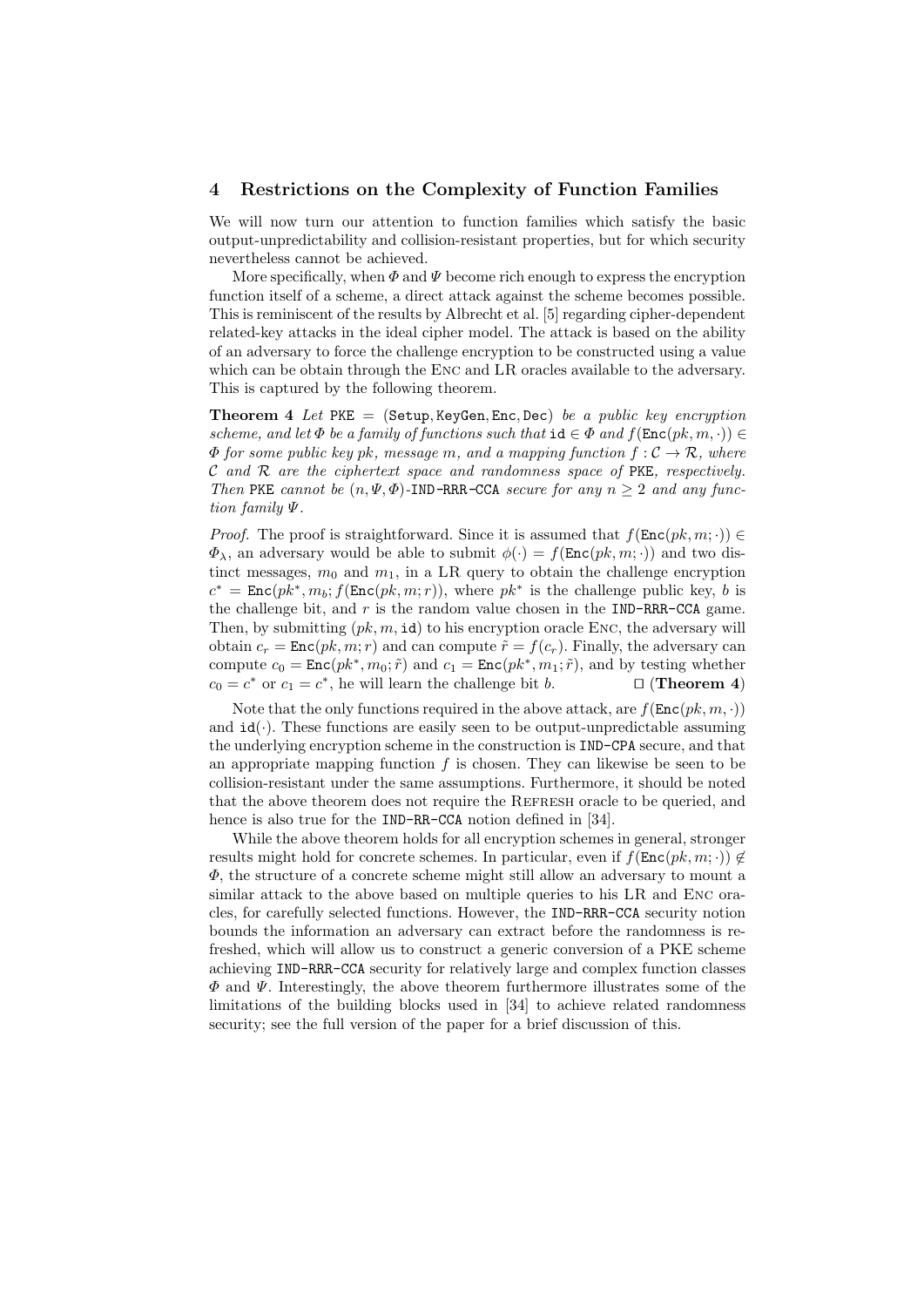| Alg. REWH.KeyGen $(1^{\lambda})$ :                   | Alg. REWH.Enc $(pk', m)$ :                  | Alg. REWH.Dec $(sk, c)$ :            |
|------------------------------------------------------|---------------------------------------------|--------------------------------------|
| $H \leftarrow_{\rm s} \mathcal{H}$                   | $r \leftarrow s \mathcal{R}$                | $m \leftarrow \text{PKE.Dec}(sk, m)$ |
| $(pk, sk) \leftarrow \text{PKE.KeyGen}(1^{\lambda})$ | $\tilde{r} \leftarrow H(pk  m  r)$          | return $m$                           |
| $pk' \leftarrow (pk, H)$                             | $c \leftarrow$ PKE.Enc $(pk, m; \tilde{r})$ |                                      |
| return $(pk', sk)$                                   | return c                                    |                                      |

**Fig. 4.** Scheme REwH constructed from a PKE scheme PKE and a hash family *H*.

# **5 On the** IND-RR-CCA **Security of REwH in the Random Oracle Model**

In this section, we will revisit the IND-RR-CCA security of the REwH (Randomized-Encrypt-with-Hash) scheme in the random oracle model.

The REwH scheme was introduced by Bellare *et al.* [6] to hedge against randomness failures, and was furthermore studied by Ristenpart and Yilek [39] in the context of virtual machine reset attacks. The basic idea of the scheme is to modify the encryption function of an existing encryption scheme to use randomness derived by hashing all the inputs to the encryption algorithm: the public key, the message, and the randomness. Assuming the hash function is a random oracle, the scheme will remain secure (in the sense of the security of the underlying encryption scheme), as long as this triple of inputs remains unpredictable to the adversary. The scheme is shown in Figure 4.

In [34], Paterson *et al.* showed that this scheme is additionally *Φ*-IND-RR-ATK secure assuming the underlying encryption scheme is IND-ATK secure, where ATK is either CPA or CCA, and  $\Phi$  is both output-unpredictable and collisionresistant. Considering the impossibility result in the previous section, this might initially appear somewhat surprising. However, as already mentioned, the results in [34] implicitly assume that the functions in *Φ* are *independent* of the used random oracle i.e. the functions in  $\Phi$  cannot capture the encryption function  $Enc(pk, m; r) = Enc'(pk, m; H(pk, m, r))$  of the REWH construction, where Enc' is the encryption function of the underlying encryption scheme.

In this section, we will consider  $\Phi$  which might depend on the random oracle, i.e. we will assume that functions in  $\Phi$  might access the random oracle. This is reminiscent of Albrecht *et al.* [5], who considered RKA-security of symmetric encryption in the ideal cipher model with RKA-functions that depend on the ideal cipher. To show security in this stronger setting, we need to place additional restrictions on the adversary (as shown by the direct attack in the previous section). Here, we will consider the following limitation of the adversary's queries.

**Definition 12 (Indirect H-query uniqueness)** *Consider an adversary A interacting in the Φ-*IND*-*RR*-*CCA *security game in the random oracle model. A is said to respect* indirect H-query uniqueness *if, all random oracle queries caused by A's queries to his* Enc *and* LR *oracles, are unique.*

Note that, in the above definition,  $A$  is not restricted in terms of his queries directly to the random oracle; only the indirect queries caused by *A*'s Enc and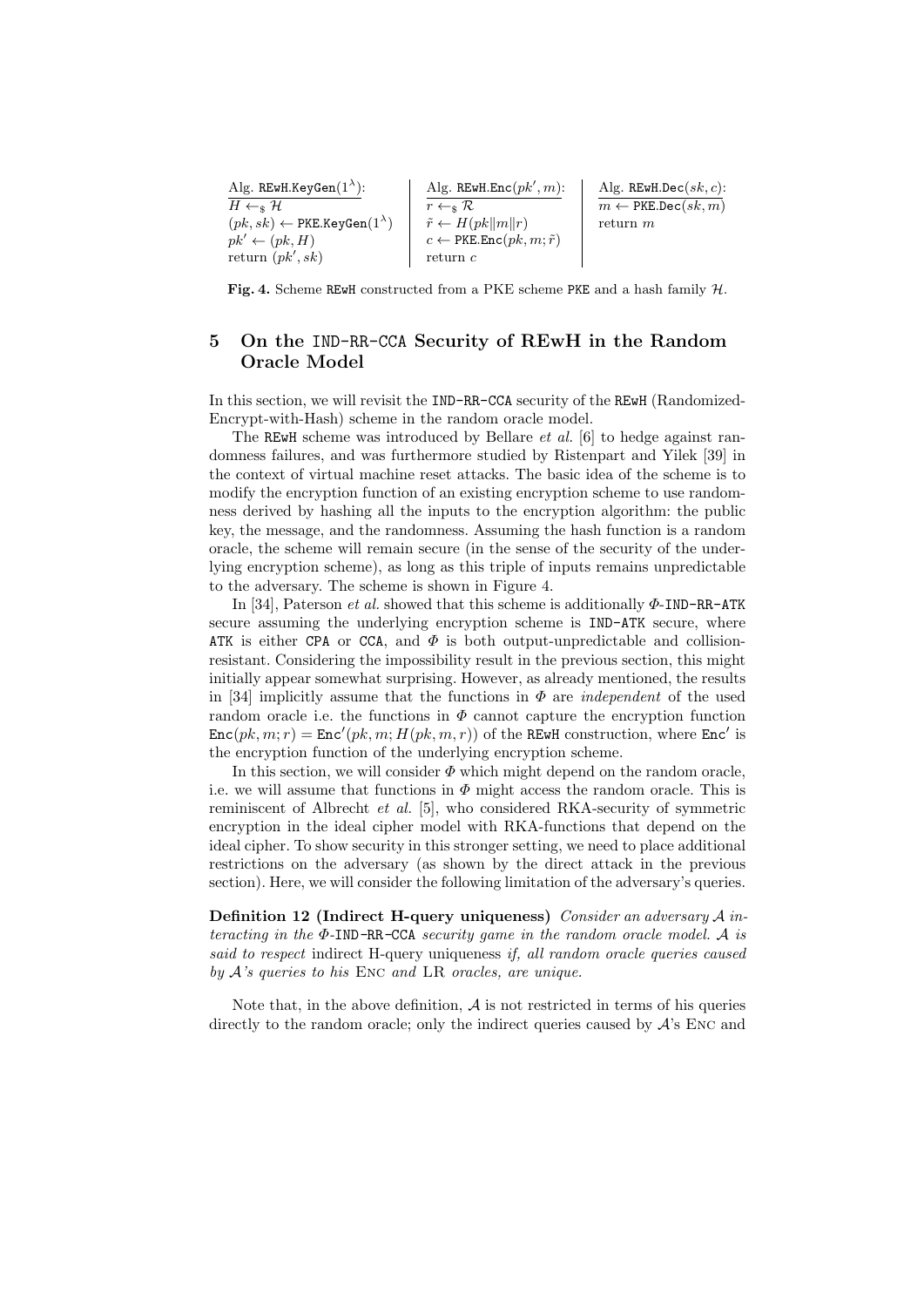LR queries are restricted. With this definition in place, we can now show the following result for the REwH construction.

**Theorem 5** *Let* PKE *be an* IND-CCA *secure PKE scheme, and let*  $\Phi = {\phi : R \rightarrow R}$  $\mathcal{R}$ *}, be an output-unpredictable function family, where*  $\mathcal{R} = \mathcal{R}_{\lambda}$  *is the randomness space of* PKE*.*Enc*. Then the* REwH *scheme based on* PKE *is Φ-*IND*-*RR*-*CCA *secure against adversaries respecting indirect H-query uniqueness, assuming the hash function in the* REwH *construction is modeled as a random oracle. More precisely, for all equality and indirect H-query uniqueness respecting adversaries A making*  $q_{lr} = q_{lr}(\lambda)$  LR *queries,*  $q_{enc} = q_{enc}(\lambda)$  Enc *queries, and*  $q_{RO} = q_{RO}(\lambda)$  *random oracle queries, there exists an algorithm B such that*

 $\text{Adv}_{\text{REwH},\mathcal{A}}^{\text{IND-RR-CCA}}(\lambda) \leq \text{Adv}_{\text{PKE},\mathcal{B}}^{\text{IND-CCA}}(\lambda) + 2q_{RO}(q_{lr} + q_{enc}) \cdot \text{UP}^{\Phi}(\lambda).$ 

The proof of the above theorem can be found in the full version of the paper.

Note that in the above theorem, collision resistance of  $\Phi$  is not required. This is because the indirect H-query uniqueness property will prevent an adversary from submitting functions  $\phi_1$ ,  $\phi_2$  to his ENC and LR oracles, for which a collision  $\phi_1(r) = \phi_2(r)$  occurs, assuming the queried public keys and messages are the same. (If the submitted public keys and messages are different, indirect H-query uniqueness will not imply that a collision cannot occur, but this will not affect the proof, since the inputs to the random oracle will remain distinct.)

The requirement that the adversary is indirect H-query uniqueness respecting might be considered to be somewhat artificial, in that there seems to be no reasonable argument for this assumption to hold for adversaries in the practical settings in which related randomness attacks might be a concern. In the following sections, we will explore the possibilities of achieving security in the standard model, under the arguably realistic assumption that the adversary can only mount a limited number of queries before new entropy is added to the system on which encryption is being done.

# **6 Bounded RKA and Correlated-Input Security from** *t***-wise Independent Hash Functions**

In this section, we show how to construct the building blocks needed for our standard-model IND-RRR-CCA-secure PKE scheme. More concretely, we will start out by showing a key-dependent variant of the leftover hash lemma for correlated inputs. This, in turn, allows us to show that a family of *t*-wise independent hash functions leads to a bounded correlated-input secure function family, in the sense that a bound for the number *q* of correlated inputs must be known a priori. Finally, we will then show how a PRF (with public parameters) that provides RKA-security as long as an adversary makes at most *q* related key derivation queries, can be constructed from an ordinary PRF and a *q* bounded correlatedinput secure function family. This type of PRF will be used to construct our IND-RRR-CCA-secure PKE scheme in Section 7. We believe that each of the intermediate results might find other applications than the construction of related randomness secure PKE scheme, and hence, might be of independent interest.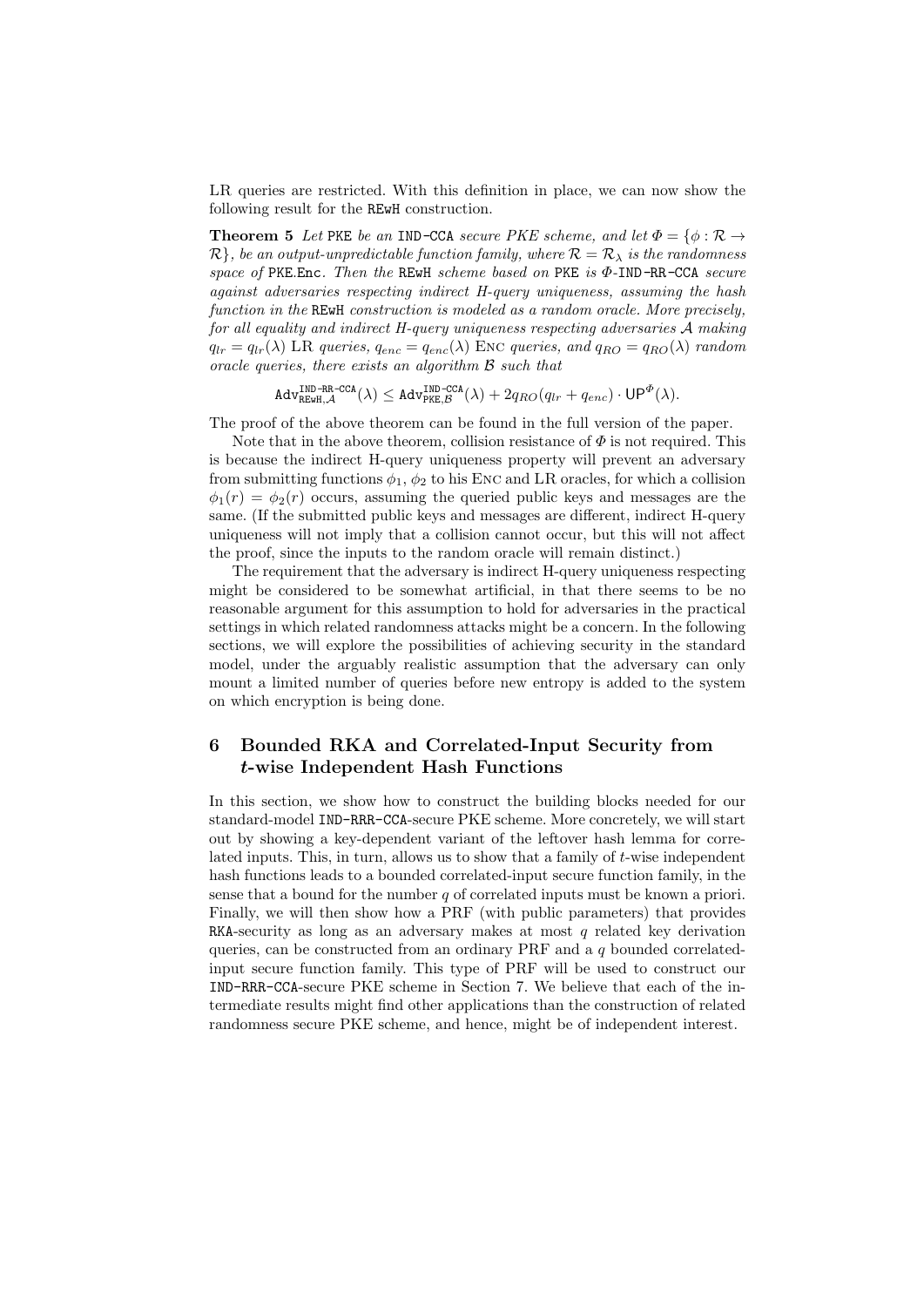#### **6.1 Key-Dependent Leftover Hash Lemma for Correlated Inputs**

The ordinary leftover hash lemma [28] requires that the input to the hash function is chosen independently of the description of the hash function (i.e. the hash key). The first key-dependent versions of the leftover hash lemma were shown in [21, 41], and was extended to consider leakage in [14]. A "crooked" version for block sources was shown in [38].

The version of the leftover hash lemma that we will show in the following, differs from the previous work in that we consider unrestricted inputs which can both be arbitrarily correlated and key-dependent. Our lemma is as follows.

**Lemma 1** *Let*  $H : D \to R$  *be a family of t-wise independent hash functions* where  $t > 8$  *is an even number, and let*  $X$  *be a family of collections of q (correlated)* random variables  $\mathbf{X} = (X_1, \ldots, X_q)$  over *D*, such that  $H_\infty(X_i) \geq \gamma$  for all  $1 \leq i \leq q$ , and  $\Pr[X_i = X_j] = 0$  for all  $1 \leq i \neq j \leq q$ . Furthermore, let  $\epsilon, \delta > 0$ *be such that*

$$
t \ge \log |\mathcal{X}| + q \log |R| + \log \frac{1}{\delta}, \quad \text{and} \quad \gamma \ge q \log |R| + 2 \log \frac{1}{\epsilon} + \log t + 2. \tag{1}
$$

*Then, with probability*  $1 - \delta$  *over the choice of*  $H \leftarrow_{\mathbb{S}} \mathcal{H}$ *,* 

$$
\Delta[H(\boldsymbol{X}), (\underbrace{U_R, \ldots, U_R}_{q})] \leq \epsilon
$$

*holds for all*  $X \in \mathcal{X}$ *, where*  $U_R$  *denotes the uniform distribution on*  $R$ *.* 

*Proof.* (of Lemma 1) We start by considering a fixed collection of random variables  $X = (X_1, \ldots, X_q)$  such that  $H_\infty(X_i) \geq \gamma$  for all  $1 \leq i \leq q$  and  $Pr[X_i = X_j] = 0$  for all  $1 \leq i \neq j \leq q$ , and a fixed value  $y \in R^q$ . Note that the condition of  $\boldsymbol{X}$  implies that every coordinate of (an outcome of)  $\boldsymbol{X}$  is always distinct. Therefore, due to the *t*-wise independence of  $H$ , and that  $q < t$ , we must have that, for any  $x$  in the support of  $X$  (which is a subset of  $D<sup>q</sup>$ ),

$$
\Pr_{H \leftarrow \mathcal{S}} \mathcal{H}[H(\boldsymbol{x}) = \boldsymbol{y}] = \frac{1}{|R|^q}.
$$
 (2)

Now let  $I_{H(\boldsymbol{x})=\boldsymbol{y}}$  be the indicator variable that takes on the value 1 if  $H(\boldsymbol{x})=\boldsymbol{y}$ (and 0 otherwise), and let  $p_x = \Pr[\mathbf{X} = \mathbf{x}] \cdot I_{H(x)=y}$  and  $p = \sum_{x \in D^q} p_x$ . The expected value of *p* (over the choice  $H \leftarrow_{\S} \mathcal{H}$ ) is then

$$
\mathbf{E}[p] = \mathbf{E}[\sum_{\mathbf{x} \in D^q} p_{\mathbf{x}}] = \sum_{\mathbf{x} \in D^q} \Pr[\mathbf{X} = \mathbf{x}] \cdot \mathbf{E}[I_{H(\mathbf{x}) = \mathbf{y}}] = \frac{1}{|R|^q},
$$

where the last equality follows from  $E[I_{H(\boldsymbol{x})=\boldsymbol{y}}] = Pr_{H \leftarrow s} \mathcal{H}[H(\boldsymbol{x}) = \boldsymbol{y}] = |R|^{-q}$ , which in turn follows from Equation (2). Finally let  $P_x = 2^{\gamma} \cdot p_x$  and

$$
P = \sum_{\mathbf{x} \in D^q} P_{\mathbf{x}} = 2^{\gamma} p.
$$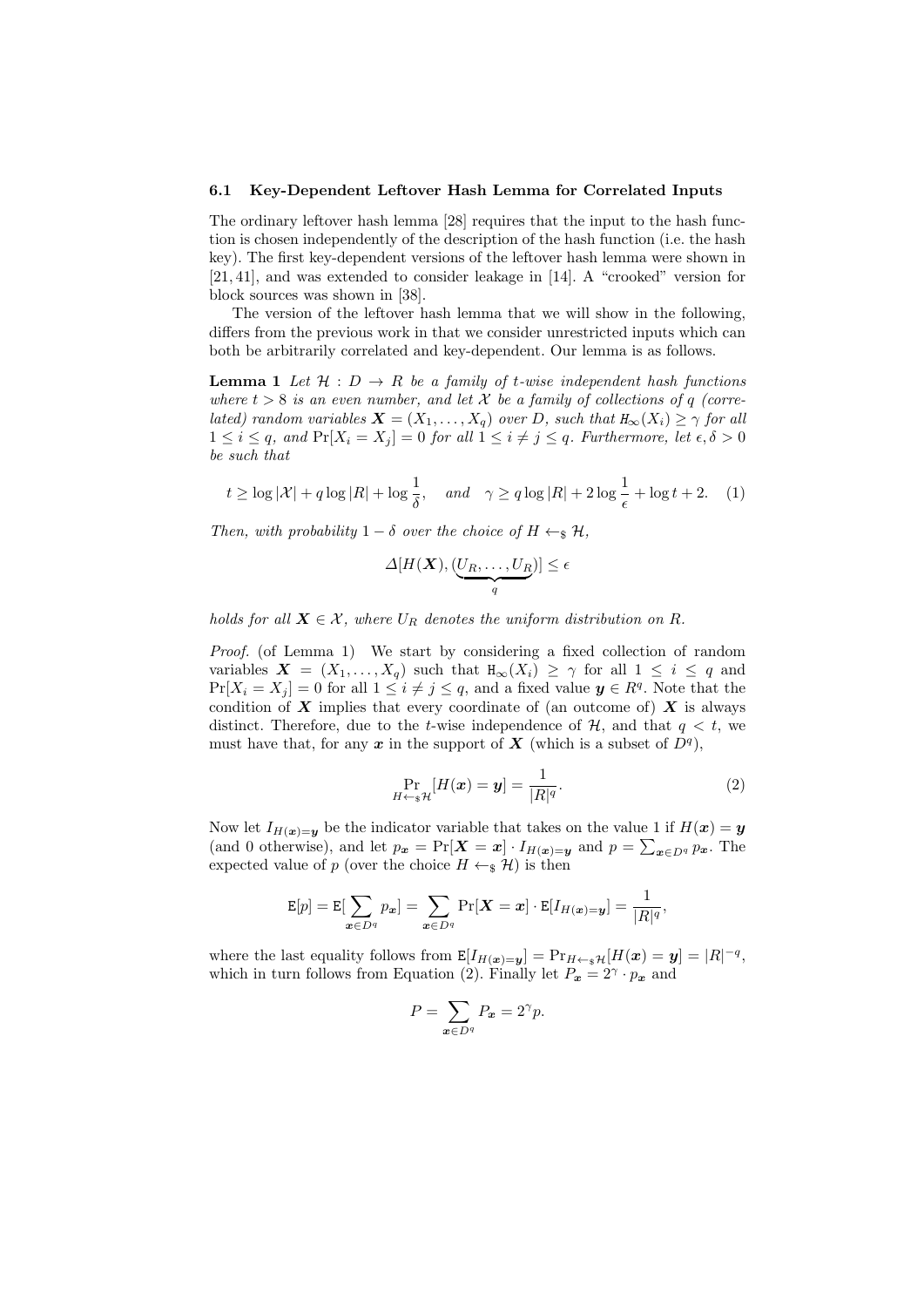The expected value of *P* must then be  $\mathbb{E}[P] = 2^{\gamma} \cdot \mathbb{E}[p] = 2^{\gamma} \cdot |R|^{-q}$ .

We will now apply the tail bound from Theorem 1 to  $P$  and  $E[P]$  (note that the  $P_x$  values are *t*-wise independent due to  $H$  (and thereby also  $I_{H(x)=y}$ ) being *t*-wise independent over the choice of *H*). Doing so yields

$$
\Pr_{H \leftarrow_{\mathbf{s}} \mathcal{H}}[|P - \mathbf{E}[P]| \ge \epsilon \cdot \mathbf{E}[P]] \le \left(\frac{t \cdot |R|^q}{\epsilon^2 \cdot 2^{\gamma}}\right)^{\frac{t}{2}} \\
= \left(\frac{1}{2^{\gamma - 2 \log \frac{1}{\epsilon} - \log t - q \log |R|}}\right)^{\frac{t}{2}} \\
\le 2^{-t},
$$

where the last inequality follows from the bound on  $log |R|$  given in the theorem. Note that, due to the definition of *P* and *p*, we now have that, for any  $\epsilon > 0$ ,

$$
\Pr_{H \leftarrow_{\mathbf{s}} \mathcal{H}} \left[ \left| \Pr_{\mathbf{x} \leftarrow \mathbf{X}} [H(\mathbf{x}) = \mathbf{y}] - \frac{1}{|R|^q} \right| \ge \frac{\epsilon}{|R|^q} \right] = \Pr_{H \leftarrow_{\mathbf{s}} \mathcal{H}} \left[ \left| p - \frac{1}{|R|^q} \right| \ge \epsilon \cdot \frac{1}{|R|^q} \right] \\
= \Pr_{H \leftarrow_{\mathbf{s}} \mathcal{H}} [|P - \mathbf{E}[P]| \ge \epsilon \cdot \mathbf{E}[P]] \\
\le 2^{-t}.
$$

The above inequality holds for any value  $y \in R^q$  and any set  $\mathbf{X} = (X_1, \ldots, X_q)$ of random variables over  $D<sup>q</sup>$ , satisfying the criteria given in the theorem. Taking the union bound over all possible  $y \in R^q$  values and all collections  $X \in \mathcal{X}$ , yields that with probability  $1 - |\mathcal{X}| \cdot |R|^q \cdot 2^{-t}$  over the choice of *H*, we have that  $|\Pr[H(x) = y] - |R|^{-q}| \leq \epsilon |R|^{-q}$  for all choices of  $y \in R^q$  and  $X \in \mathcal{X}$ . This immediately implies that the statistical distance between  $H(X)$  and the uniform distribution over  $R<sup>q</sup>$ , is at most  $\epsilon$ .

Finally, setting  $t \geq \log |\mathcal{X}| + q \log |R| + \log 1/\delta$  ensures that  $\delta \geq |\mathcal{X}| \cdot |R|^q \cdot 2^{-t}$ , as required. *⊓⊔* (**Lemma 1**)

### **6.2 Correlated-Input Secure Functions**

Firstly, we will formalize the security notion *correlated-input pseudorandomness* (CIPR).

**Definition 13** Let  $\mathcal{H} = \{H : D \to R\}$  be a family of (hash) functions with *domain*  $D = D_{\lambda}$  *and range*  $R = R_{\lambda}$ ,  $\Phi = {\phi : D \rightarrow D}$  *be a function family, and*  $q = q(\lambda)$  *be a positive polynomial. Then, for an adversary A, consider the security game shown in Figure 5. In the game, it is required that all queries*  $\phi$ *submitted by A belong to Φ, and must be distinct with each other. The advantage of the adversary A interacting with the security game with respect to H, is defined to be*

$$
\mathrm{Adv}_{\mathcal{H},q,\mathcal{A},\varPhi}^{\mathrm{CIPR}}(\lambda) = 2 \left| \Pr[\mathrm{CIPR}_{\mathcal{H},q}^{\mathcal{A},\varPhi}(\lambda) \Rightarrow 1] - \frac{1}{2} \right|.
$$

*H is said to be*  $(q, \Phi)$ -CIPR *secure, if for all PPT adversaries A*,  $\text{Adv}^{\text{CIPR}}_{H,q,A,\Phi}(\lambda)$ *is negligible in the security parameter*  $\lambda$ *.*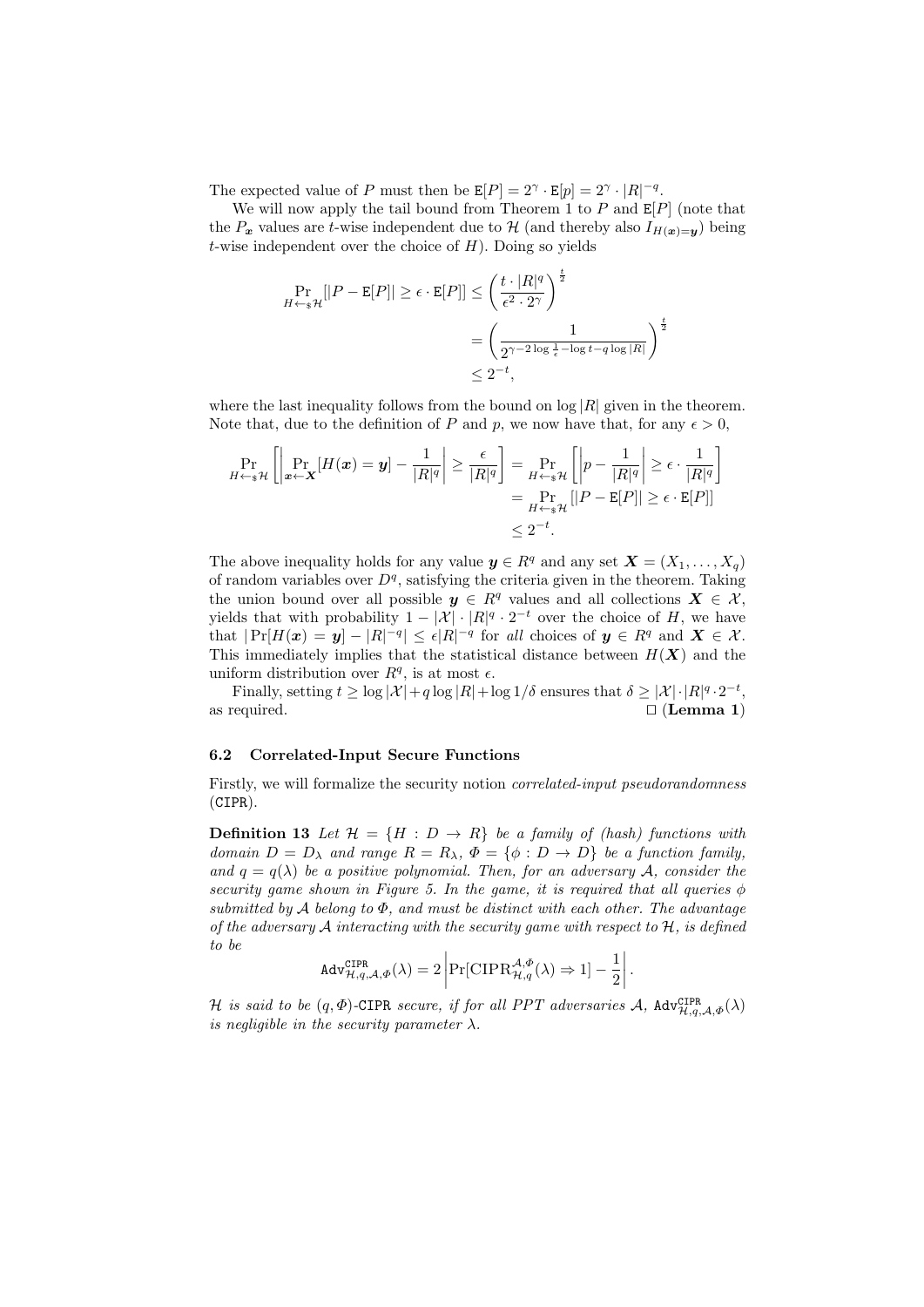

**Fig. 5.** Game defining correlated-input pseudorandomness (CIPR) of a hash family *H*.

The following theorem shows that a *t*-wise independent hash function family satisfies the above defined CIPR notion.

**Theorem 6 (Correlated-Input Pseudorandomness of** *t***-wise Independent Hash Functions)** Let  $t = t(\lambda)$ ,  $p = p(\lambda)$ , and  $q = q(\lambda)$  be integer*valued positive polynomials such that t is always even and larger than* 8*. Let*  $\mathcal{H} = \{H : D \to R\}$  *be a family of t-wise independent hash functions with domain*  $D = D_{\lambda}$  *and range*  $R = R_{\lambda}$ *, let*  $\Phi = {\phi : D \to D}$  *be a function family such that*  $|\Phi| \leq 2^p$ , and let  $CR^{\Phi}(\lambda) \leq 1/(2{q \choose 2})$ . Furthermore, let  $\epsilon = \epsilon(\lambda)$  and  $\delta = \delta(\lambda)$  *be any functions such that their range is* [0, 1] *and satisfy:* 

$$
t \ge q \cdot (p + \log |R|) + \log \frac{1}{\delta} \quad \text{and} \quad \log \frac{1}{\mathsf{UP}^{\Phi}(\lambda)} \ge q \log |R| + 2 \log \frac{1}{\epsilon} + \log t + 3. \tag{3}
$$

*Then, for all computationally unbounded adversaries A that make at most q queries, we have*

$$
\mathsf{Adv}_{\mathcal{H},q,\mathcal{A},\Phi}^{\mathsf{CIPR}}(\lambda) \leq 2 \cdot |R|^{q-1} \cdot (\epsilon + \delta + \binom{q}{2} \cdot \mathsf{CR}^{\Phi}(\lambda)).
$$

The above theorem immediately gives us the following corollary:

**Corollary 1** Let  $t = t(\lambda)$ ,  $p = p(\lambda)$ , and  $q = q(\lambda)$  be integer-valued positive *polynomials such that t is always even and larger than* 8*. Let*  $\mathcal{H} = \{H : D \to R\}$ *be a family of t-wise independent hash functions with domain*  $D = D_{\lambda}$  *and range*  $R = R_{\lambda}$  *such that*  $|D| \geq |R| = O(2^{\lambda})$ *. Let*  $\Phi = \{\phi : D \to D\}$  *be a function family such that*  $|\Phi| \leq 2^p$ *. Assume that* 

$$
t \ge pq + (2q - 1)\log |R| + \lambda,
$$
  
\n
$$
\mathsf{UP}^{\Phi}(\lambda) \le |R|^{-(3q-2)} \cdot 2^{-(2\lambda + O(\log \lambda))},
$$
  
\n
$$
\mathsf{CR}^{\Phi}(\lambda) \le {q \choose 2}^{-1} \cdot |R|^{-(q-1)} \cdot 2^{-\lambda}.
$$
\n(4)

*Then, for all computationally unbounded adversaries A that make at most q queries, and for sufficiently large λ, we have*

$$
\mathsf{Adv}_{\mathcal{H},q,\mathcal{A},\varPhi}^{\mathsf{CIPR}}(\lambda) \leq 6 \cdot 2^{-\lambda}.
$$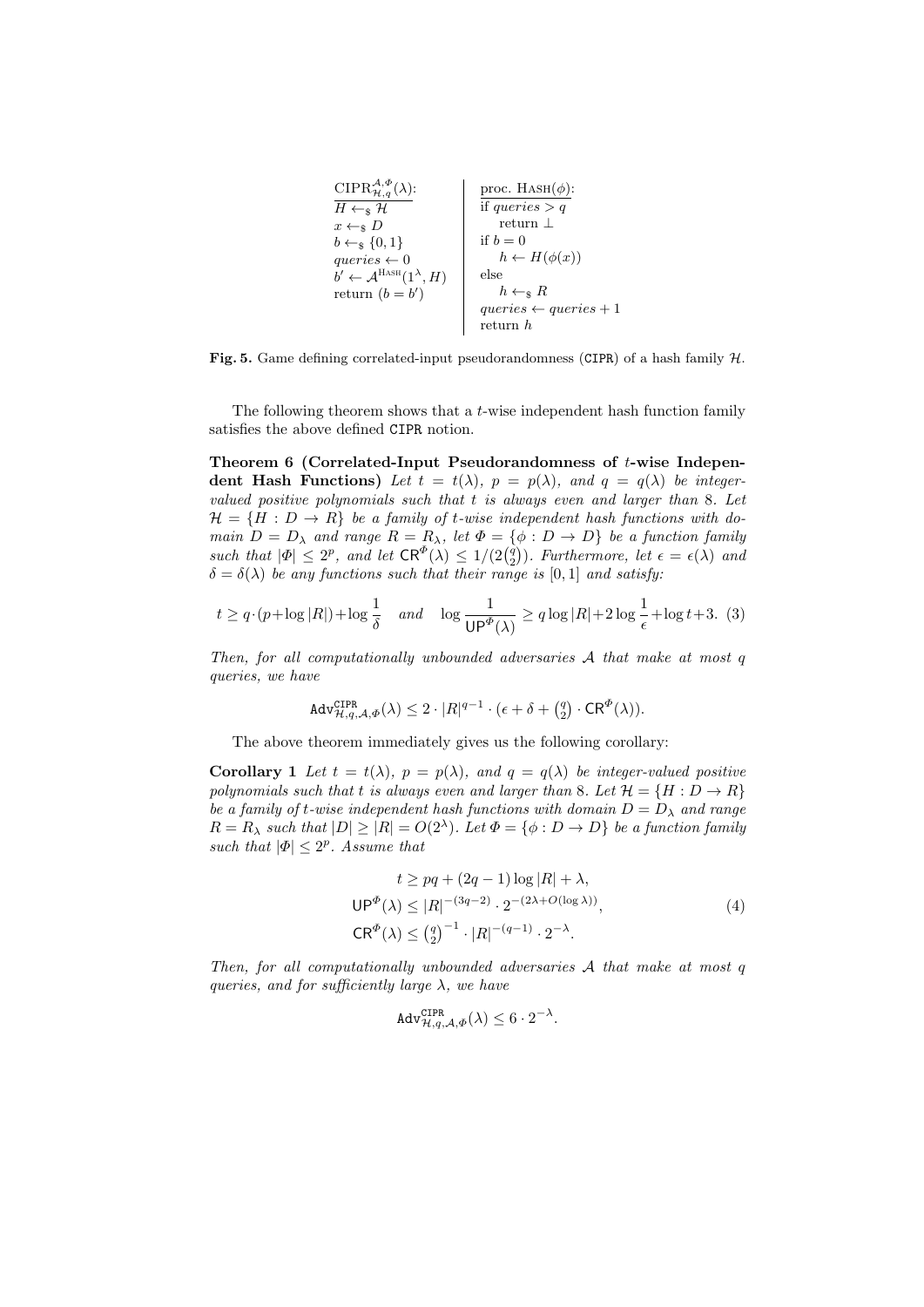*Proof.* (of Corollary 1) We set  $\epsilon = \delta = |R|^{-(q-1)} \cdot 2^{-\lambda}$  in Theorem 6. Then, the assumption on *t* in Equation (4) implies the condition required for *t* in Equation (3). Furthermore, since p, q, and  $log |R|$  are all polynomials of  $\lambda$ , we have  $\log t = O(\log \lambda)$ . This fact, combined with the assumption on  $\mathsf{UP}^{\Phi}(\lambda)$  in Equation (4), implies that  $UP^{\Phi}(\lambda)$  satisfies the condition required for it in Equation (3) for all sufficiently large  $\lambda$ . Therefore, we can now invoke Theorem 6: for all computationally unbounded adversaries *A* that make at most *q* queries, and for all sufficiently large  $\lambda$ , we have

$$
\begin{aligned} \text{Adv}_{\mathcal{H},q,\mathcal{A},\Phi}^{\text{CIPR}}(\lambda) &\leq 2 \cdot |R|^{q-1} \cdot (\epsilon + \delta + \binom{q}{2} \cdot \text{CR}^{\Phi}(\lambda)) \\ &\leq 2 \cdot |R|^{q-1} \cdot (|R|^{-(q-1)} \cdot 2^{-\lambda} + |R|^{-(q-1)} \cdot 2^{-\lambda} + |R|^{-(q-1)} \cdot 2^{-\lambda}) \\ &= 6 \cdot 2^{-\lambda}, \end{aligned}
$$

### as required. *⊓⊔* (**Corollary 1**)

Now, we proceed to the proof of Theorem 6. The proof consists of two steps. Firstly, we will make use of our variant of the leftover hash lemma (Lemma 1) to show that a *t*-wise independent hash functions  $H$  satisfies a weaker "nonadaptive" version of correlated-input pseudorandomness, which we denote naCIPR, in which an adversary has to submit all of his hash queries at once parallelly. Then we make use of complexity leveraging to move from naCIPR security to the full CIPR security (this step causes the loss factor  $|R|^{q-1}$  appearing in the upperbound of an adversary's advantage shown in the theorem).

*Proof.* (of Theorem 6) We firstly consider the "non-adaptive" version of the CIPR game shown in Fig. 5, in which an adversary  $A$  has to submit its hash queries non-adaptively (i.e. parallelly). That is, an adversary  $A$ , on input  $1^{\lambda}$  and  $H$ , submits a set of functions  $(\phi_i)_{i \in [q]}$  all at once to the hash oracle HASH, and receives the set of answers  $(h_i)_{i \in [q]}$  where each  $h_i$  is either the real hash value  $H(\phi_i(x))$  or a random value chosen uniformly from the range *R* of *H*. Let us denote by  $\text{Adv}_{\mathcal{H},q,\mathcal{A},\Phi}^{\texttt{naCIPR}}$  the advantage of an adversary  $\mathcal A$  in this game.

By using Lemma 1, we show that the advantage of any computationally unbounded non-adaptive adversary, is bounded as stated in the following lemma:

**Lemma 2** *Under the same setting as in Theorem 6, for all computationally unbounded adversaries* A *that make at most*  $q = q(\lambda)$  *queries, we have* 

$$
\text{Adv}_{\mathcal{H},q,\mathcal{A},\Phi}^{\text{naCIPR}}(\lambda) \le 2\left(\epsilon + \delta + \binom{q}{2} \cdot \text{CR}^{\Phi}(\lambda)\right). \tag{5}
$$

*Proof.* (of Lemma 2) We first introduce several necessary definitions: for a security parameter  $\lambda$ , a hash function  $H \in \mathcal{H}$ , and a deterministic non-adaptive adversary *A* that runs in the naCIPR game and makes *q* queries, let  $(\phi_1, \ldots, \phi_q)$ be the functions submitted by  $A(1^{\lambda}, H)$  in  $A$ 's non-adaptive parallel query.<sup>7</sup>

<sup>7</sup> We will later show an upperbound of the advantage for all *computationally unbounded* non-adaptive adversaries  $A$  in the naCIPR game, in which case considering whether *A* is deterministic or probabilistic does not matter because a computationally unbounded adversary can find its best randomness and use this. Hence, considering only deterministic adversaries here is sufficient for our purpose.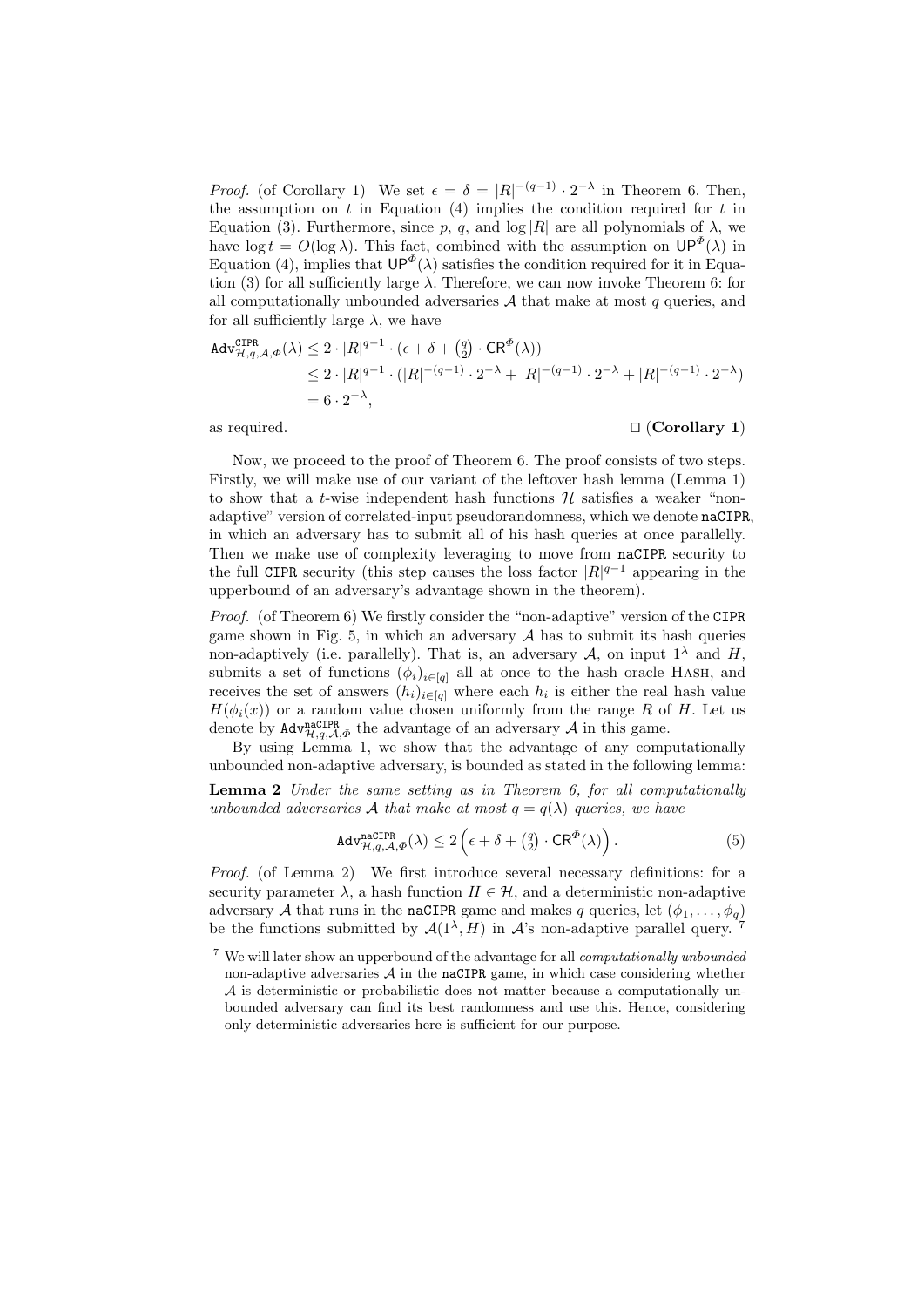Note that since we are considering a deterministic adversary *A*, once we fix *A* and  $H \in \mathcal{H}$ , the functions  $(\phi_1, \ldots, \phi_q)$  are determined without any ambiguity.

Let  $\text{NoColl}_{\mathcal{A},H} \subseteq D$  be the subset of *D* that consists of "collision-free" elements with respect to  $A$  and  $H$ , in the following sense:

$$
\mathsf{NoColl}_{\mathcal{A},H} := \left\{ x \in D \mid \forall i, j \in [q] \text{ s.t. } i \neq j : \phi_i(x) \neq \phi_j(x) \right\},\
$$

where each  $\phi_i$  is the *i*-th function that appears in  $\mathcal{A}$ 's parallel query on input  $(1^{\lambda}, H)$ . Note that if we pick  $x \in D$  uniformly at random, the probability that  $\phi_i(x) = \phi_j(x)$  occurs for some  $(i, j)$  with  $1 \leq i \neq j \leq q$  is upperbounded by  ${q \choose 2} \cdot \mathsf{CR}^{\Phi}(\lambda)$ . This implies  $\Pr_{x \leftarrow s} D[x \in \mathsf{NoColl}_{\mathcal{A},H}] \geq 1 - {q \choose 2} \cdot \mathsf{CR}^{\Phi}(\lambda)$ . Equivalently, we have

$$
|\text{NoColl}_{\mathcal{A},H}| \ge (1 - \binom{q}{2} \cdot \text{CR}^{\mathcal{D}}(\lambda)) \cdot |D| \ge \frac{1}{2} \cdot |D|,\tag{6}
$$

where in the last inequality we use  $\mathsf{CR}^{\Phi}(\lambda) \leq 1/(2\binom{q}{2})$ .

Then, we define the random variable  $\mathbf{X}_{\mathcal{A},H} = (\tilde{X}_1, \ldots, X_q)$ , defined over  $D^q$ , as follows:

$$
\mathbf{X}_{\mathcal{A},H} = (X_1, \dots, X_q) := \left\{ x \leftarrow_{\$} \mathsf{NoColl}_{\mathcal{A},H}; \ \forall i \in [q] : x_i \leftarrow \phi_i(x) : (x_1, \dots, x_q) \right\}.
$$
\n
$$
(7)
$$

We then define  $X$  to be the set consisting of the random variables  $X_{A,H}$  for all possible deterministic non-adaptive adversaries  $A$  and all hash functions  $H \in \mathcal{H}$ . Namely, we define

$$
\mathcal{X} := \bigcup_{\mathcal{A}} \left\{ \left| \mathbf{X}_{\mathcal{A},H} \right| H \in \mathcal{H} \right\},\tag{8}
$$

where the union is taken over all possible non-adaptive adversaries *A*.

We note that each  $\phi_i$  in an adversary  $\mathcal{A}$ 's parallel query belongs to the set  $\Phi$ (no matter what the adversary  $A$  is and no matter what hash function  $H \in \mathcal{H}$ *A* receives), and note also that  $|\Phi| \leq 2<sup>q</sup>$  holds. Therefore, the number of distinct random variables  $\mathbf{X}_{\mathcal{A},H}$  is at most  $2^{pq}$ , namely, we have  $|\mathcal{X}| \leq 2^{pq}$ . Furthermore, note also that by definition, we have  $Pr[X_i = X_j] = 0$  for all  $i \neq j \in [q]$  and all  $\mathbf{X}_{\mathcal{A},H} = (X_1,\ldots,X_q) \in \mathcal{X}$  (no matter what  $\mathcal{A}$  is and no matter what hash function  $H \in \mathcal{H}$  *A* receives).

We now consider the min-entropy of each coordinate  $X_i$  of the random variables  $X_{A,H} \in \mathcal{X}$ . By applying the lemma by Dodis and Yu [22, Lemma 1] and Equation (6), for every  $\phi \in \Phi$  and  $y \in D$ , we have

$$
\Pr_{x \leftarrow \text{sNoColl}_{\mathcal{A},H}}[\phi(x) = y] \le \frac{|D|}{|\text{NoColl}_{\mathcal{A},H}|} \cdot \Pr_{x \leftarrow \text{s}D}[\phi(x) = y] \le 2 \cdot \Pr_{x \leftarrow \text{s}D}[\phi(x) = y]. \tag{9}
$$

Furthermore, by definition  $\max_{y \in D} \{ \Pr_{x \leftarrow s} D[\phi(x) = y] \} \leq \mathsf{UP}^{\Phi}(\lambda)$  holds for every  $\phi \in \Phi$ . By combining this with Equation (9), for every  $i \in [q]$ , we have

$$
\begin{split} \mathtt{H}_{\infty}(X_{i}) &= -\log\Big(\max_{y\in D} \Big\{\Pr_{x\leftarrow_{\mathbf{s}}\mathsf{NoColl}_{\mathcal{A},H}\left[\phi_{i}(x)=y\right]\Big\}\Big) \\ &\geq -\log\left(\max_{y\in D} \Big\{2\cdot \Pr_{x\leftarrow_{\mathbf{s}}D}[\phi_{i}(x)=y]\Big\}\right) \geq \log\frac{1}{2\mathsf{UP}^{\Phi}(\lambda)}. \end{split} \tag{10}
$$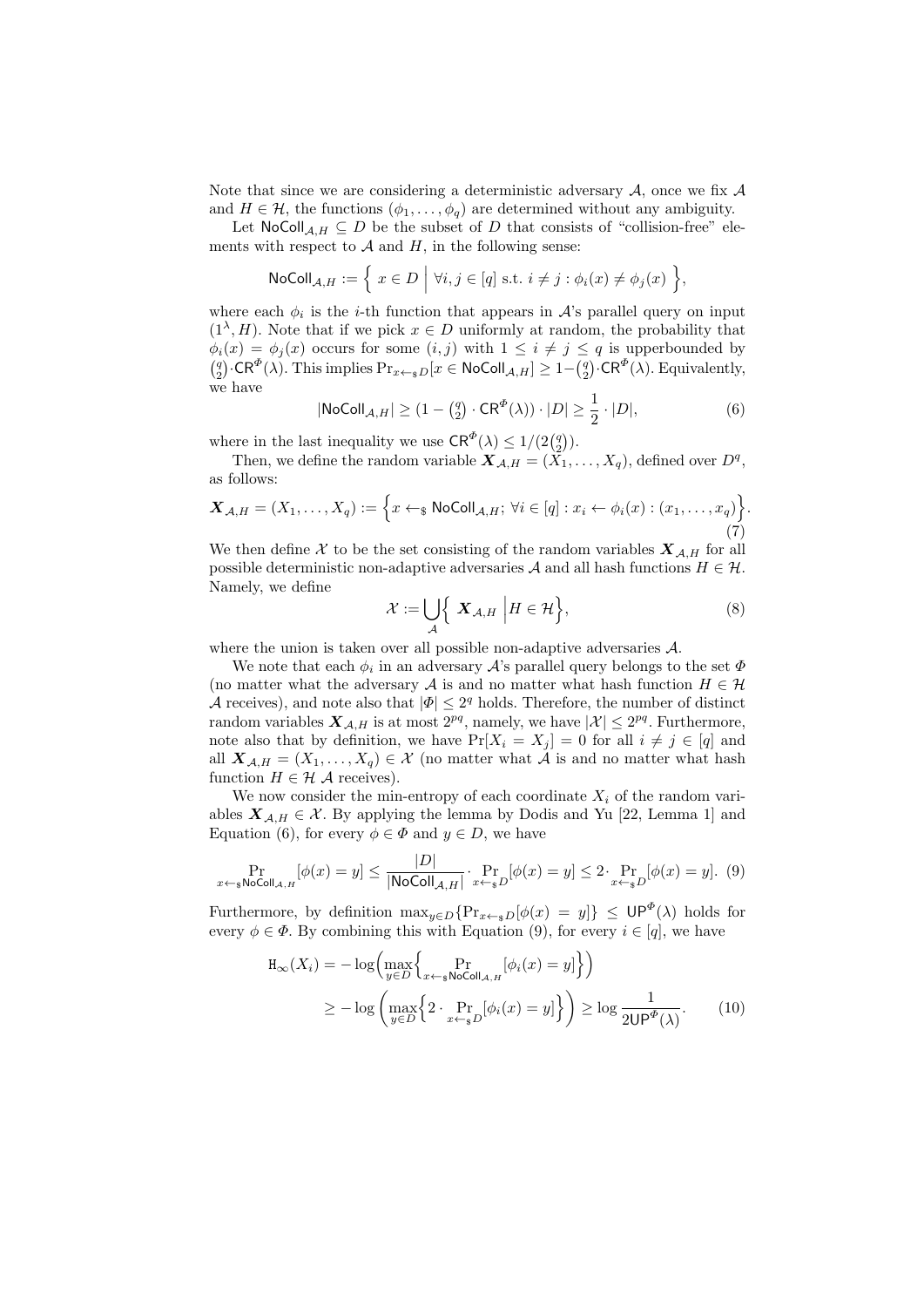In words, we have seen that for all random variables  $\mathbf{X} = (X_1, \ldots, X_q) \in \mathcal{X}$ , the min-entropy of each  $X_i$  is lowerbounded by  $\log(1/2\mathsf{UP}^{\Phi}(\lambda)).$ 

For a number  $\epsilon' > 0$ , define the set  $\mathsf{GoodHash}_{\epsilon'} \subseteq \mathcal{H}$  by

$$
\textsf{GoodHash}_{\epsilon'}:=\Big\{\hspace{0.1cm} H\in \mathcal{H} \hspace{0.1cm}\Big|\hspace{0.1cm} \forall \textbf{\textit{X}}\in \mathcal{X}: \Delta[H(\textbf{\textit{X}}),(\underbrace{U_R,\ldots,U_R}_{q})]\leq \epsilon' \hspace{0.1cm}\Big\}.
$$

Recall that  $|\mathcal{X}| \leq 2^{pq}$ . Hence, by Equation (10), if  $\delta' > 0$  is a number such that

$$
t \ge q \cdot (\log |R| + p) + \log \frac{1}{\delta'} \quad \text{and} \quad \log \frac{1}{2 \cdot \mathsf{UP}^{\Phi}(\lambda)} \ge q \log |R| + 2 \log \frac{1}{\epsilon'} + \log t + 2,
$$

then the condition on *t* in Equation (1) in Lemma 1 is satisfied. Furthermore, due to Equation (10) and the assumption on  $\log(1/\text{UP}^{\Phi}(\lambda))$  in Lemma 2, all random variables  $\mathbf{X} = (X_1, \ldots, X_q) \in \mathcal{X}$  satisfy the second condition (i.e. the lowerbound on the min-entropy in each entry  $X_i$ ) in Equation (1). Hence, by applying Lemma 1 to the set of variables  $X$  (which we have seen satisfies all the requirements for Lemma 1), we have  $|\mathsf{GoodHash}_{\epsilon'}| \geq (1 - \delta') \cdot |\mathcal{H}|.$ 

Having defined the things we need, we are now ready to show an upperbound on the advantage of all non-adaptive adversaries *A* in the naCIPR game. Fix arbitrarily a computationally unbounded adversary *A* that makes at most *q* queries in the naCIPR game. Fix also arbitrarily functions  $\epsilon = \epsilon(\lambda)$  and  $\delta = \delta(\lambda)$ satisfying Equation (3). Our goal is to show that Equation (5) is satisfied for the above *A*, and numbers  $\epsilon' = \epsilon$ , and  $\delta' = \delta$ .

Let S be the event that A succeeds in guessing its challenge bit (i.e.  $b' = b$ occurs), and let GH (which stands for "**G**ood **H**ash") be the event that the hash function *H* that *A* receives satisfies  $H \in \mathsf{GoodHash}_{\epsilon}$ , and let NC (which stands for "**N**o **C**ollision") be the event that there exist no indices  $i, j \in [q]$  such that  $\phi_i(x) = \phi_i(x)$ , where  $x \in D$  is the value chosen randomly at the non-adaptive game, and  $\phi_i$  (resp.  $\phi_j$ ) be the *i*-th (resp. *j*-th) function in the parallel query  $(\phi_1, \ldots, \phi_q)$  submitted by *A* on input  $(1^{\lambda}, H)$ .

We proceed to estimating lower and upperbounds for  $Pr[S]$ . On the one hand, we have

$$
Pr[S] \geq Pr[S \land GH \land NC]
$$
  
= Pr[S|GH \land NC] \cdot Pr[GH \land NC]  
= Pr[S|GH \land NC] \cdot (1 - Pr[\overline{GH} \lor \overline{NC}])  
\geq Pr[S|GH \land NC] - Pr[\overline{GH}] - Pr[\overline{NC}]. \tag{11}

On the other hand, we have

$$
Pr[S] = Pr[S \land GH \land NC] + Pr[S \land (\overline{GH} \lor \overline{NC})]
$$
  
\n
$$
\leq Pr[S|GH \land NC] + Pr[\overline{GH} \lor \overline{NC}]
$$
  
\n
$$
\leq Pr[S|GH \land NC] + Pr[\overline{GH}] + Pr[\overline{NC}].
$$
\n(12)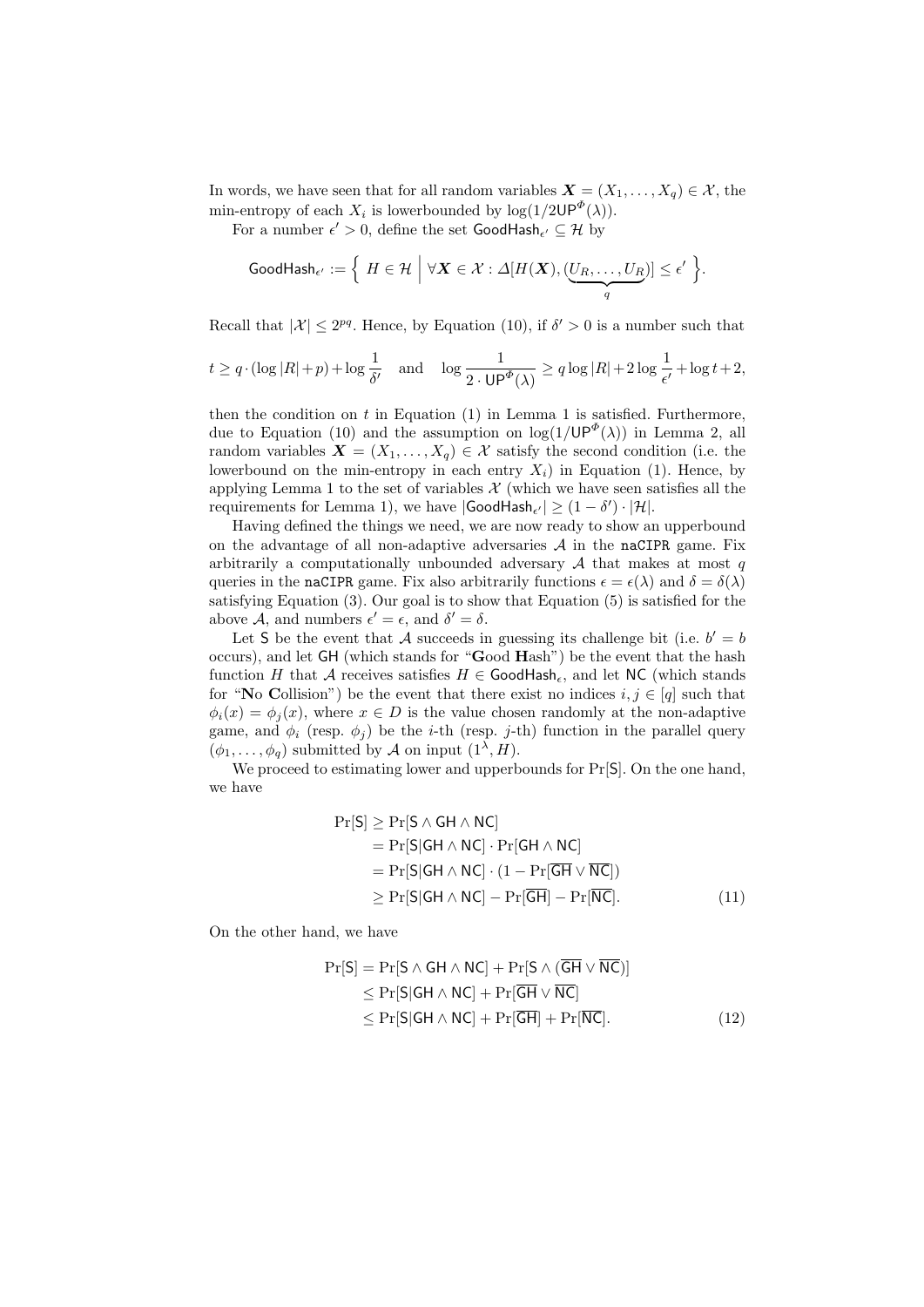Here, by definition, we have  $Pr[GH] \ge 1 - \delta$  and  $Pr[NC] \ge 1 - {q \choose 2} \cdot CR^{\Phi}(\lambda)$ , where the probabilities in the left hand side of both of the inequalities are over the naCIPR game. Furthermore, the event S conditioned on GH and NC, corresponds to the situation where *A*, on input  $1^{\lambda}$  and  $H \in \text{GoodHash}_{\epsilon}$ , receives  $(h_1, \ldots, h_q)$ that is sampled from either the distribution  $H(\mathbf{X}_{\mathcal{A},H})$  where  $\mathbf{X}_{\mathcal{A},H} \in \mathcal{X}$  or the uniform distribution  $(U_R)^q$  over  $R^q$ , and succeeds in guessing which is the case. Here, due to the definitions of  $GoodHash_{\epsilon}$  and  $\mathbf{X}_{\mathcal{A},H}$ , the statistical distance between  $H(\mathbf{X}_{\mathcal{A},H})$  and the uniform distribution  $(U_R)^q$  is at most  $\epsilon$ . Hence, we have

$$
\frac{1}{2} - \epsilon \le \Pr[\mathsf{S}|\mathsf{GH} \wedge \mathsf{NC}] \le \frac{1}{2} + \epsilon.
$$

Combining these inequalities with Equations (11) and (12), we obtain

$$
-(\epsilon + \delta + {q \choose 2} \cdot \mathsf{CR}^{\mathbf{\Phi}}(\lambda)) \le \Pr[\mathsf{S}] - \frac{1}{2} \le \epsilon + \delta + {q \choose 2} \cdot \mathsf{CR}^{\mathbf{\Phi}}(\lambda),
$$

which implies

$$
\mathsf{Adv}_{\mathcal{H},q,\mathcal{A},\varPhi}^{\mathtt{naCIPR}}(\lambda) = 2 \left|\Pr[\mathsf{S}] - \frac{1}{2}\right| \leq 2\left(\epsilon + \delta + \tbinom{q}{2}\cdot \mathsf{CR}^\varPhi(\lambda)\right),
$$

as required. *⊓⊔* (**Lemma 2**)

Finally, as the last step of the proof of Theorem 6, we show that by a complexity leveraging argument, ordinary (adaptive) correlated-input pseudorandomness is implied by its non-adaptive version. More precisely, we show the following lemma:

**Lemma 3** Let  $q = q(\lambda)$  be a positive polynomial. Let  $\mathcal{H} = \{H : D \to R\}$ *and*  $\Phi = {\phi : D \rightarrow D}$  *be families of functions with domain*  $D = D_{\lambda}$  *and ranges*  $R = R_{\lambda}$  *and D*, *respectively. Then, for all computationally unbounded adversaries A that make q queries, there exists a computationally unbounded non-adaptive adversary B that makes q queries, such that*

$$
\text{Adv}_{\mathcal{H},q,\mathcal{B},\varPhi}^{\texttt{naCIPR}}(\lambda) = \frac{1}{|R|^{q-1}} \cdot \texttt{Adv}_{\mathcal{H},q,\mathcal{A},\varPhi}^{\texttt{CIPR}}(\lambda). \tag{13}
$$

*Proof.* (of Lemma 3) Fix arbitrarily a positive polynomial *q* and a computationally unbounded adversary  $A$  that runs in the CIPR game and makes  $q$  queries. Using A as a building block, we show how to construct another computationally unbounded adversary  $\beta$  that runs in the naCIPR game, makes in exactly the same number of queries as  $A$ , and has the advantage as stated in Equation  $(13)$ . The description of  $\beta$  is as follows:

 $B(1^{\lambda}, H)$ : *B* first chooses *q* − 1 values  $h'_{1}, \ldots, h'_{q-1} \leftarrow_{\$} R$  uniformly at random, and runs  $\mathcal{A}(1^{\lambda}, H)$ , where  $\mathcal{B}$  answers to  $\mathcal{A}$ 's *i*-th query  $\phi_i$  by  $h'_i$  (no matter what  $\phi_i$  is). When *A* makes the *q*-th query  $\phi_q$ , *B* submits *q* functions  $(\phi_i)_{i \in [q]}$ as its "parallel" query to *B*'s hash oracle, and receives the results  $(h_i^*)_{i \in [q]}$ . Then,  $\beta$  proceeds as follows: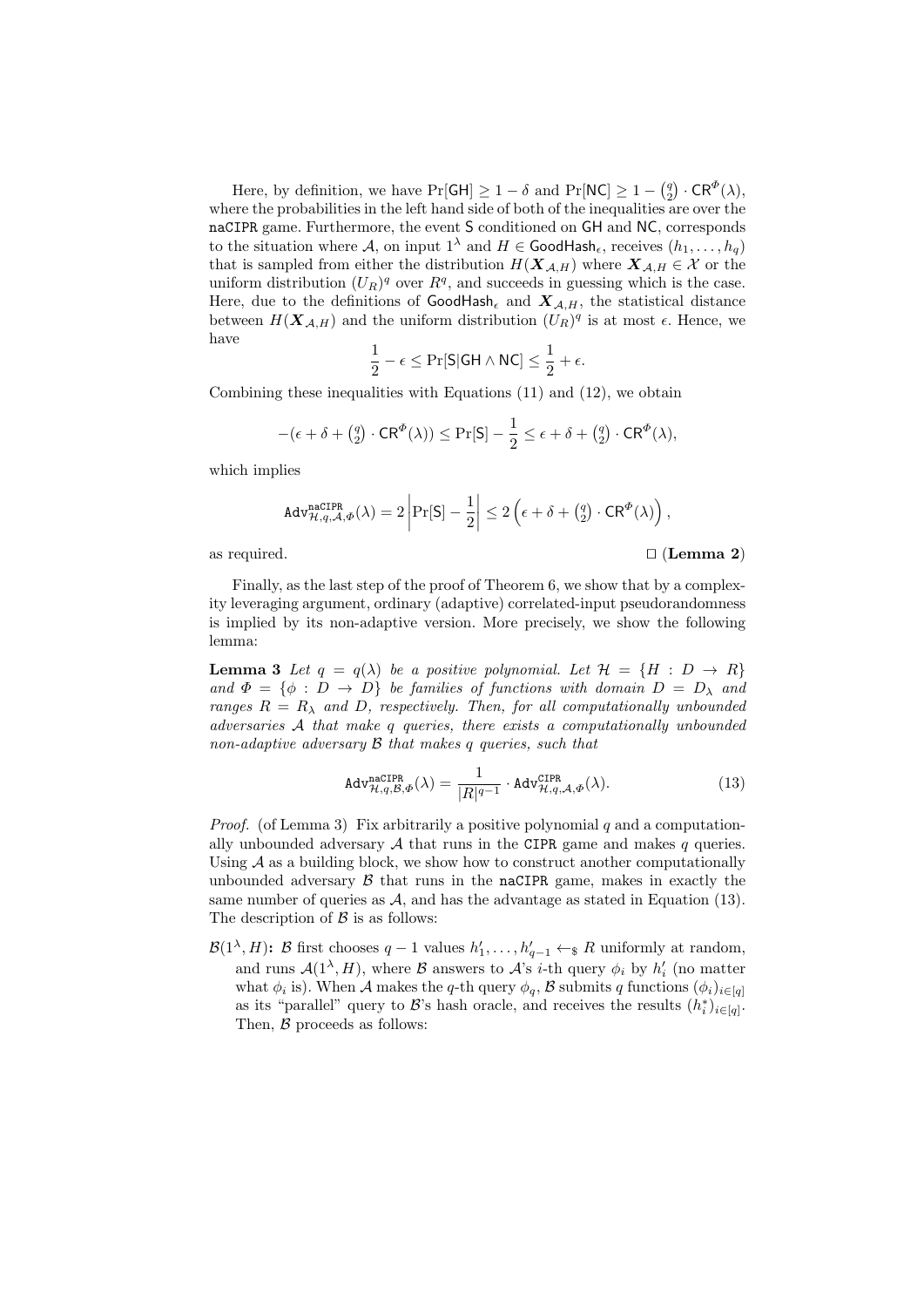- **−** If  $h_i^* = h_i'$  holds for all  $i \in [q-1]$ , then *B* finds that its simulation for *A* was "good", and returns  $h_q^*$  as the answer to *A*'s *q*-th query. When *A* terminates with output  $b'$ ,  $\beta$  sets  $\sigma' \leftarrow b'$ .
- **−** Otherwise (i.e.  $h_i^* \neq h_i'$  holds for some  $i \in [q-1]$ ), *B* decides that it does not use  $\mathcal{A}$ 's output, and sets  $\sigma' \leftarrow_{\$} \{0,1\}$  uniformly at random.

Finally,  $\beta$  terminates with output  $\sigma'$ .

The above completes the description of *B*. Let  $\sigma$  be *B*'s challenge bit in its nonadaptive game. Furthermore, let S be the event that  $\sigma' = \sigma$  occurs, and G be the event that  $h_i^* = h'_i$  holds for all  $i \in [q-1]$  (where both of the events are defined in  $\mathcal{B}$ 's naCIPR game). By definition,  $\mathcal{B}$ 's advantage in the naCIPR game can be estimated as follows:

$$
Adv_{\mathcal{H},q,\mathcal{B},\Phi}^{\text{naCIPR}}(\lambda) = 2 \left| \Pr[S] - \frac{1}{2} \right|
$$
  
= 2 \left| \Pr[S|G] \cdot \Pr[G] + \Pr[S|\overline{G}] \cdot \Pr[\overline{G}] - \frac{1}{2} (\Pr[G] + \Pr[\overline{G}]) \right|   
= 2 \left| \Pr[G] \cdot (\Pr[S|G] - \frac{1}{2}) + \Pr[\overline{G}] \cdot (\Pr[S|\overline{G}] - \frac{1}{2}) \right|. (14)

Now, since all  $\{h'_i\}_{i \in [q-1]}$  are chosen uniformly at random, independently of *A*'s behavior and *B*'s challenge bit, we have  $Pr[G] = 1/|R|^{q-1}$ . Moreover, once G occurs,  $\beta$  simulates the CIPR game perfectly for  $\mathcal A$  so that  $\mathcal A$ 's challenge bit is that of *B*'s, and thus Pr[S*|*G] is equal to the probability that *A* succeeds in guessing the challenge bit in the CIPR game. This implies  $2|Pr[S|G] - 1/2| = \text{Adv}_{\mathcal{H},q,\mathcal{A},\Phi}^{\text{CIPR}}(\lambda)$ . On the other hand, if  $G$  does not occur,  $\beta$  uses a uniformly chosen random bit as its final output bit  $\sigma'$ , which implies  $Pr[S|G] = 1/2$ . Using the above in Equation (14), we obtain Equation (13), as required. *⊓⊔* (**Lemma 3**)

Theorem 6 follows from the combination of Lemmas 2 and 3. *⊓⊔* (**Theorem 6**)

### **6.3 Bounded RKA-Secure PRF**

Finally, we show that by combining a  $(q, \Phi)$ -CIPR-secure function family with a standard PRF, we obtain a PRF that provides *Φ*-RKA security, as long as an adversary uses at most *q* functions for deriving related keys in the security game. We stress that although the number of *functions* is a-priori bounded by *q*, the number of *evaluations* that an adversary may observe (through EVAL queries) is unbounded. We refer to this slightly weaker variant of *Φ*-RKA security of a PRF as (*q, Φ*)*-*RKA *security*.

We formally define  $(q, \Phi)$ -RKA security of a PRF via the security game shown in Figure 6. This game is a simple modification of the PRF game in Section 2.4. Specifically, in the  $(q, \Phi)$ -RKA security game, an initial key  $k^*$  is picked, and the game maintains a counter *ctr* (initialized to 0) that tracks the number of related keys the adversary has requested. The oracle RKD (which stands for **R**elated-**K**ey **D**erivation) takes a function  $\phi \in \Phi$  as input, increments the counter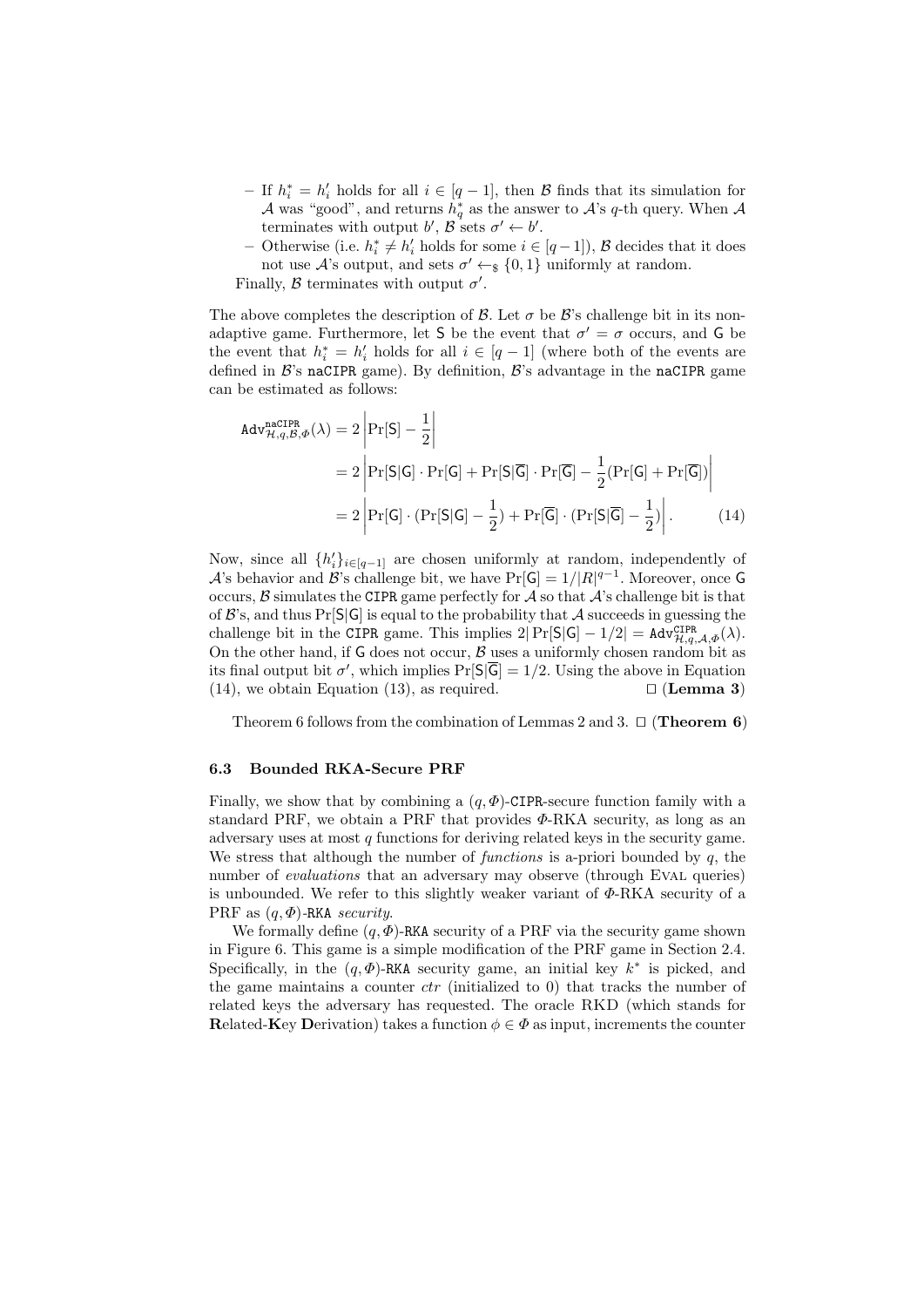| KKAPRF <sup>F</sup> <sub>q,A,\Phi</sub> (\lambda): | proc. EVAL( <i>i</i> , <i>x</i> ): | proc. RKD( $\phi \in \Phi_{\lambda}$ ):              |                                             |                                       |                                                                     |                                                                     |                            |                                    |                                    |                                    |                                    |                                    |                                    |                                    |                                    |                                    |                                    |                                    |                                    |                                    |                                    |                                    |                                    |                                    |                                    |                                              |                                                        |                                                                                                                              |
|----------------------------------------------------|------------------------------------|------------------------------------------------------|---------------------------------------------|---------------------------------------|---------------------------------------------------------------------|---------------------------------------------------------------------|----------------------------|------------------------------------|------------------------------------|------------------------------------|------------------------------------|------------------------------------|------------------------------------|------------------------------------|------------------------------------|------------------------------------|------------------------------------|------------------------------------|------------------------------------|------------------------------------|------------------------------------|------------------------------------|------------------------------------|------------------------------------|------------------------------------|----------------------------------------------|--------------------------------------------------------|------------------------------------------------------------------------------------------------------------------------------|
| $par \leftarrow F.setup(1^{\lambda})$              | if $i > ctr$ , return $\bot$       | If $ctr \rightarrow q$ ,<br>$f \leftarrow \emptyset$ | If $b = 1$<br>$g \leftarrow F.Eval(k_i, x)$ | return $\bot$<br>$ctrur \leftarrow 0$ | $ctr \leftarrow ctr + 1$<br>$l \leftarrow t + \leftarrow \emptyset$ | $ctr \leftarrow ctr + 1$<br>$l \leftarrow t + \leftarrow \emptyset$ | $ctr \leftarrow \emptyset$ | $l \leftarrow \bigarrow \emptyset$ | $l \leftarrow \bigarrow \emptyset$ | $l \leftarrow \bigarrow \emptyset$ | $l \leftarrow \bigarrow \emptyset$ | $l \leftarrow \bigarrow \emptyset$ | $l \leftarrow \bigarrow \emptyset$ | $l \leftarrow \bigarrow \emptyset$ | $l \leftarrow \bigarrow \emptyset$ | $l \leftarrow \bigarrow \emptyset$ | $l \leftarrow \bigarrow \emptyset$ | $l \leftarrow \bigarrow \emptyset$ | $l \leftarrow \bigarrow \emptyset$ | $l \leftarrow \bigarrow \emptyset$ | $l \leftarrow \bigarrow \emptyset$ | $l \leftarrow \bigarrow \emptyset$ | $l \leftarrow \bigarrow \emptyset$ | $l \leftarrow \bigarrow \emptyset$ | $l \leftarrow \bigarrow \emptyset$ | $l \leftarrow \bigarrow \bigarrow \emptyset$ | $l \leftarrow \bigarrow \bigarrow \bigarrow \emptyset$ | $l \leftarrow \bigarrow \bigarrow \bigarrow \bigarrow \bigarrow \bigarrow \bigarrow \bigarrow \bigarrow \bigarrow \bigarrow$ |

**Fig. 6.** Game defining (*q, Φ*)-RKA security of a PRF.

| Alg. $\hat{F}.$ Setup(1 <sup>^</sup> ):     | Alg. $\hat{F}.$ KeyGen(par):               | Alg. $\hat{F}.$ Eval(par, k, x): |
|---------------------------------------------|--------------------------------------------|----------------------------------|
| $par' \leftarrow F.$ Setup(1 <sup>^</sup> ) | $k \leftarrow s D_{\lambda}$               | $par', H) \leftarrow par$        |
| $par \leftarrow (par', H)$                  | return $k$                                 | $\tilde{k} \leftarrow H(k)$      |
| $par \leftarrow (par', H)$                  | $\tilde{k} \leftarrow H(k)$                |                                  |
| $y \leftarrow F.$ Eval(par', \tilde{k}, x)  |                                            |                                  |
| $return par$                                | $y \leftarrow F.$ Eval(par', \tilde{k}, x) |                                  |

**Fig. 7.**  $(q, \Phi)$ -RKA-secure PRF  $\hat{F}$  constructed from a standard PRF F and a  $(q, \Phi)$ -CIPRsecure function family *H*.

 $ctr \leftarrow etr + 1$ , computes a related key  $k_{ctr} \leftarrow \phi(k^*)$ , and returns the handle *ctr* that can be used in an Eval query to specify the index of the key under which an adversary wish to see an evaluation result. Furthermore, like the Hash oracle in the CIPR game, the oracle RKD can be used at most *q* times, and all functions used in RKD queries are required to be distinct. However, we again stress that there is no restriction on the number of queries on the Eval oracle.

**Definition 14** *Let Φ be a function family, and let the advantage of an adversary A playing the security game in Figure 6 with respect to a PRF* F = (Setup*,* KeyGen*,* Eval) *be defined as*

$$
\text{Adv}_{\text{F},q,\mathcal{A},\varPhi}^{\text{RKAPRF}}(\lambda) = 2 \left|\Pr[\text{RKAPRF}_{q,\mathcal{A},\varPhi}^{\text{F}}(\lambda) \Rightarrow 1] - \frac{1}{2}\right|.
$$

F *is said to be a*  $(q, \Phi)$ -RKA *secure if for all PPT adversaries A*,  $\text{Adv}^{\text{RKAPRF}}_{F,q,A,\Phi}(\lambda)$  *is negligible in the security parameter λ.*

We will now show how we construct a  $(q, \Phi)$ -RKA secure PRF. Let  $\mathcal{H} = \{H :$  $D \to R$ <sup>}</sup> be a family of functions with domain  $D = D_{\lambda}$  and range  $R = R_{\lambda}$ , and let F be a PRF. We assume that the key space of F is *R*, and furthermore that F*.*KeyGen(*par*) just samples a uniformly random element from *R*, and outputs this as a key, for any *par* output from  $\mathbf{F}.\mathbf{Setup}(1^{\lambda})$ . Using these components, we construct another pseudorandom function  $\hat{F}$  as in Figure 7. Note that the key space of  $\widehat{F}$  (when set up with the security parameter  $\lambda$ ) is *D* (which is equal to the domain of the hash function  $H \in \mathcal{H}$ ).

**Theorem 7** *Let*  $q = q(\lambda)$  *be any positive polynomial, let*  $\Phi = {\phi : D \to D}$  *be a family of functions with domain and range*  $D = D_{\lambda}$ *, and let*  $\mathcal{H} = \{H : D \to R\}$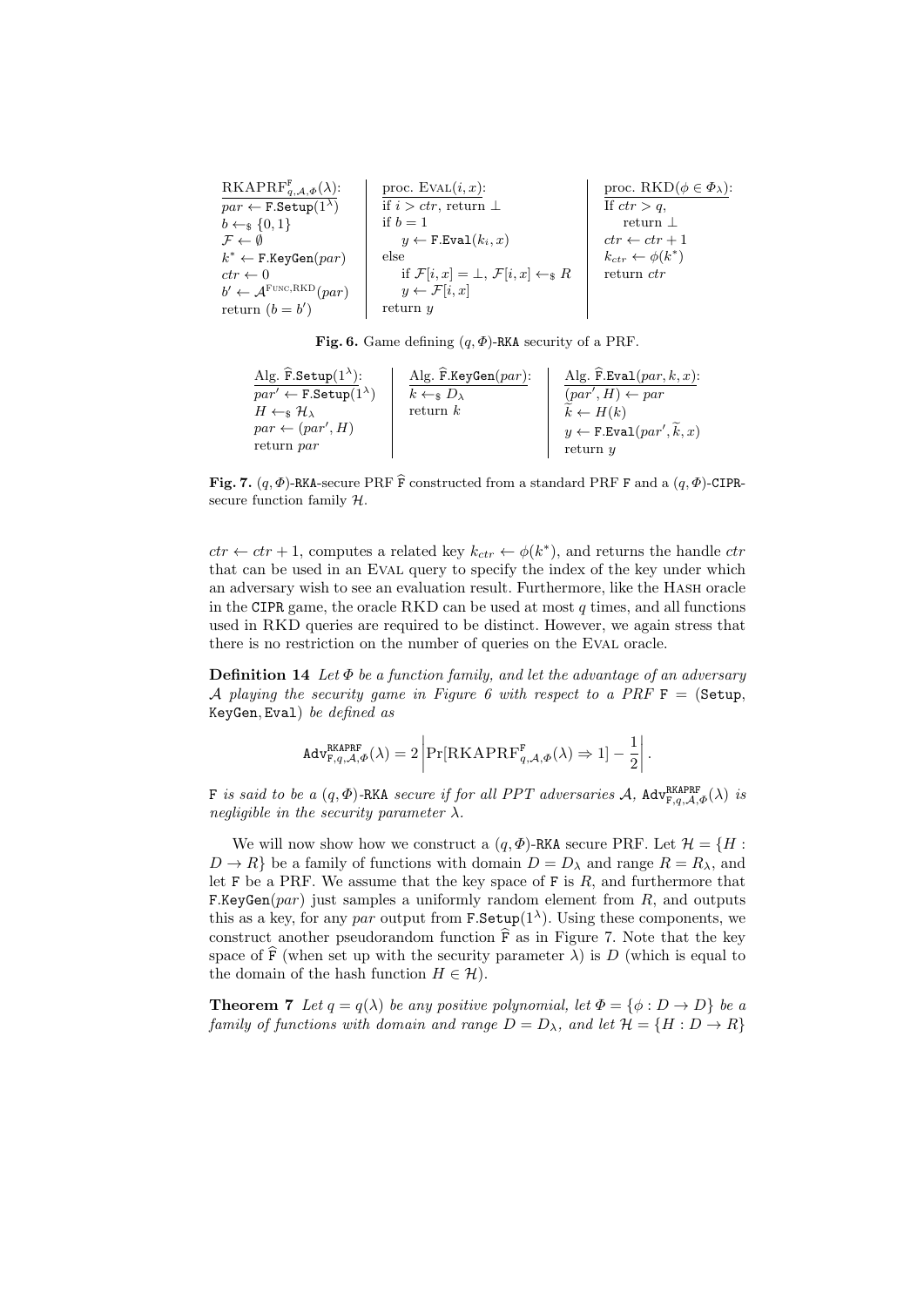| Alg. PRF-PKE.Setup $(1^{\lambda})$ :                                                                                                               | Alg. PRF-PKE.Enc $(pk, m)$ :                                                 |
|----------------------------------------------------------------------------------------------------------------------------------------------------|------------------------------------------------------------------------------|
| $par' \leftarrow \texttt{PKE}.\texttt{Setup}(1^{\lambda})$                                                                                         | $r \leftarrow_* \mathcal{R}$                                                 |
| $par'' \leftarrow \widehat{F}$ . Setup                                                                                                             | $\widetilde{r} \leftarrow \widehat{\mathbf{F}}.\mathtt{Eval}(par, r, pk  m)$ |
| $par \leftarrow (par', par'')$                                                                                                                     | $c \leftarrow$ PKE.Enc $(pk, m; \tilde{r})$                                  |
| return par                                                                                                                                         | return c                                                                     |
| Alg. PRF-PKE.KeyGen $(par)$ :<br>$\left( par', par'' \right) \leftarrow par$<br>$(pk, sk) \leftarrow \text{PKE.KeyGen}(par')$<br>return $(pk, sk)$ | Alg. PRF-PKE.Dec( $sk, c$ ):<br>$m \leftarrow$ PKE.Dec(sk, c)<br>return m    |

**Fig. 8.** Scheme PRF-PKE constructed from a PKE scheme PKE and a PRF  $\hat{F}$ .

*be a* (*q, Φ*)*-*CIPR *secure family of (hash) functions with domain D and range*  $R = R_{\lambda}$ <sup>8</sup> Let **F** be a secure PRF with key space R (when set up with the security *parameter*  $\lambda$ *), and with a key generation algorithm that outputs a uniformly random element from R. Then, the construction*  $\hat{F}$  *shown in Figure 7 is*  $(q, \Phi)$ -RKA *secure. More precisely, for all PPT adversaries A, there exist PPT adversaries B*<sup>1</sup> *and B*2*, such that*

$$
\mathrm{Adv}_{\widehat{\mathbf{F}},q,\mathcal{A},\Phi}^{\mathrm{RKAPRF}}(\lambda) \le \mathrm{Adv}_{\mathcal{H},q,\mathcal{B}_1,\Phi}^{\mathrm{CIPR}}(\lambda) + \mathrm{Adv}_{\mathbf{F},\mathcal{B}_2}^{\mathrm{PRF}}(\lambda). \tag{15}
$$

The intuition behind the proof of this theorem is fairly simple. Recall that (*q, Φ*)-CIPR security of the underlying hash family *H* essentially ensures the property that, for a randomly chosen function  $H \leftarrow$  *H*, and for any functions  $\phi_1, \ldots, \phi_q \in \Phi$ , having access to the functions  $\{ \texttt{F.Eval}(H(\phi_i(k^*), \cdot) \}_{i \in [q]}$  is indistinguishable from having access to the functions  $\{F.Eva1(k_i, \cdot)\}_{i \in [q]},$  where  $k^* \in D$  and each  $k_i \in R$  are chosen uniformly at random. Then, the security of the PRF F ensures that the latter is indistinguishable from having access to *q* independently chosen random functions. The full proof of Theorem 7 can be found in the full version of the paper.

### **7 IND-RRR-CCA Security in the Standard Model**

We will now show that, for any predetermined polynomial  $n$ , we can transform a PKE scheme PKE which is secure in the standard sense (without relatedrandomness security) into a scheme PRF-PKE that is (*n, Φ, Ψ*)-IND-RRR-CCA secure in the standard model, by using a  $(n, \Theta)$ -RKA secure PRF for an appropriate function class  $\Theta$ . This approach is similar to that of [43] and [34], but we obtain security for a much richer class of function families that captures non-algebraic functions, such as bit-flipping and bit-fixing functions.

<sup>&</sup>lt;sup>8</sup> In this statement, the requirements regarding output-unpredictability and collision resistance on  $\Phi$  are implicitly posed by the requirement that  $\mathcal H$  is  $(q, \Phi)$ -CIPR secure (c.f. Theorem 6 and Corollary 1).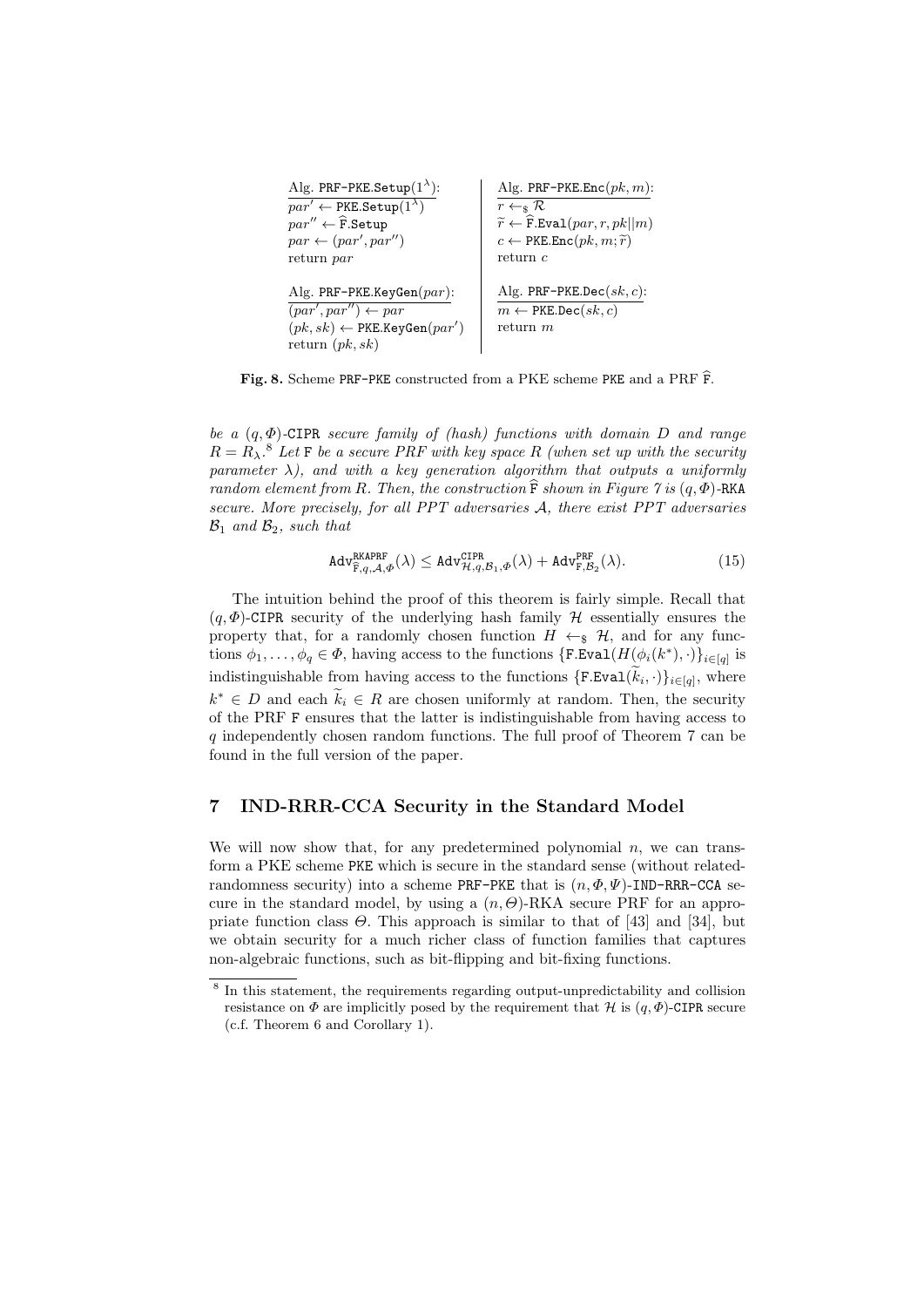More formally, the construction of PRF-PKE is as follows: let PKE be a PKE scheme for which the randomness space of PKE.Enc is  $\{0,1\}^{\lambda}$ , let  $\widehat{F}$  be a PRF with key space  $\mathcal R$  and a key generation algorithm  $\widehat{F}$ *.KeyGen(par)* returning a uniformly random element from  $R$  as a key, for any *par* output by  $\widehat{F}$ . Setup(1<sup> $\lambda$ </sup>). Using these components, we construct a PKE scheme PRF-PKE as in Figure 8. Note that the randomness space of PRF-PKE*.*Enc is *R*. The related-randomness security of PRF-PKE is guaranteed by the following theorem:

**Theorem 8** *Let*  $n = n(\lambda)$  *be an integer-valued positive polynomial. Let*  $\Phi =$  $\{\phi : \mathcal{R} \to \mathcal{R}\}\$ and  $\Psi = \{\psi : \mathcal{R} \times \mathcal{R} \to \mathcal{R}\}\$ be function families, where  $\mathcal{R} = \mathcal{R}_{\lambda}$ .  $Let \Theta$  *be the function family defined by using*  $\Phi$  *and*  $\Psi$  *as follows:* 

$$
\Theta := \left\{ f(\cdot) := \phi(\psi(r,\cdot)) \middle| \phi \in \Phi, \psi \in \Psi, r \in \mathcal{R} \right\} \cup \Phi.
$$

*Let*  $\widehat{F}$  *be a* (*n, Θ*) $-RKA$  *secure PRF*<sup>9</sup>, and let PKE *be an* IND-CCA *secure PKE scheme. Then, the construction* PRF*-*PKE *shown in Figure 8 is* (*n, Φ, Ψ*)*-*IND*-*RRR*-*CCA *secure. More precisely, for all PPT* (*n, Φ, Ψ*)*-restricted adversaries A that make at most*  $q_r = q_r(\lambda)$  REFRESH *queries, there exist PPT adversaries*  $\mathcal{B}_1$  *and*  $\mathcal{B}_2$ *such that*

$$
\mathrm{Adv}_{\mathrm{PRF-PKE},\mathcal{A}}^{\mathrm{IND-RRR-CCA}}(\lambda) \le 2(q_r+1)\mathrm{Adv}_{\widehat{\mathrm{F}},n,\mathcal{B}_1,\Theta}^{\mathrm{RKAPRF}}(\lambda) + \mathrm{Adv}_{\mathrm{PKE},\mathcal{B}_2}^{\mathrm{IND-CCA}}(\lambda). \tag{16}
$$

The proof of Theorem 8 is based on a hybrid argument over the refresh epochs. More specifically, in each epoch, we use the  $(n, \Theta)$ -RKA security of F to replace the output  $\tilde{r}$  with uniformly random values. This is possible since the randomness  $r'$  used in the response to LR and ENC oracle queries will correspond to related keys of  $\widehat{F}$  computed by  $f \in \Theta$ . More precisely, it will be either of the form  $r' = \phi(r_1)$  (in the first epoch) or  $r' = \phi(\psi_{j-1}(r_{j-1}, s_{j-1}))$  (in the  $j(\geq 2)$ -th epoch), where  $r_1$  and  $s_{i-1}$  are chosen uniformly at random, and thus can be viewed as related keys of the initial key *k ∗* in the RKA game by viewing *r*<sup>1</sup> or  $s_{j-1}$  as  $k^*$ . Note that the adversary is assumed to make in total at most *n* LR and ENC queries in each epoch, and thus  $(n, \Theta)$ -RKA security will suffice. Then, in the last hybrid, the values  $\tilde{r}$  are all uniformly chosen, and we can rely on the IND-CCA security of the underlying PKE scheme PKE to conclude the proof. The full proof can be found in the full version of the paper.

Combining Theorem 8 with Corollary 1, we obtain the following corollary:

**Corollary 2** Let  $t = t(\lambda)$ ,  $p = p(\lambda)$ , and  $n = n(\lambda)$  be integer-valued positive *polynomials such that t is always even and larger than* 8*. Let* PKE *be an* IND*-*CCA *secure PKE scheme, let* F *be a PRF, and let H be a t-wise independent hash family. Assume that the key space of* **F** *and the output space of*  $\mathcal{H}$  *are*  $\{0,1\}^{\lambda}$ *when* **F** *is set up with a security parameter*  $\lambda$ *. Let*  $\hat{F}$  *be the PRF constructed from* F *and H as shown in Figure 6, and let* PKE*′ be the PKE scheme obtained from*

<sup>&</sup>lt;sup>9</sup> In this statement, the requirements regarding output unpredictability and collision resistance of  $\Phi$  and  $\Psi$  are implicitly implied as  $\widehat{F}$  is a  $(n, \Theta)$ -RKA secure PRF (c.f. Theorem 7). This will be made explicit in Corollary 2.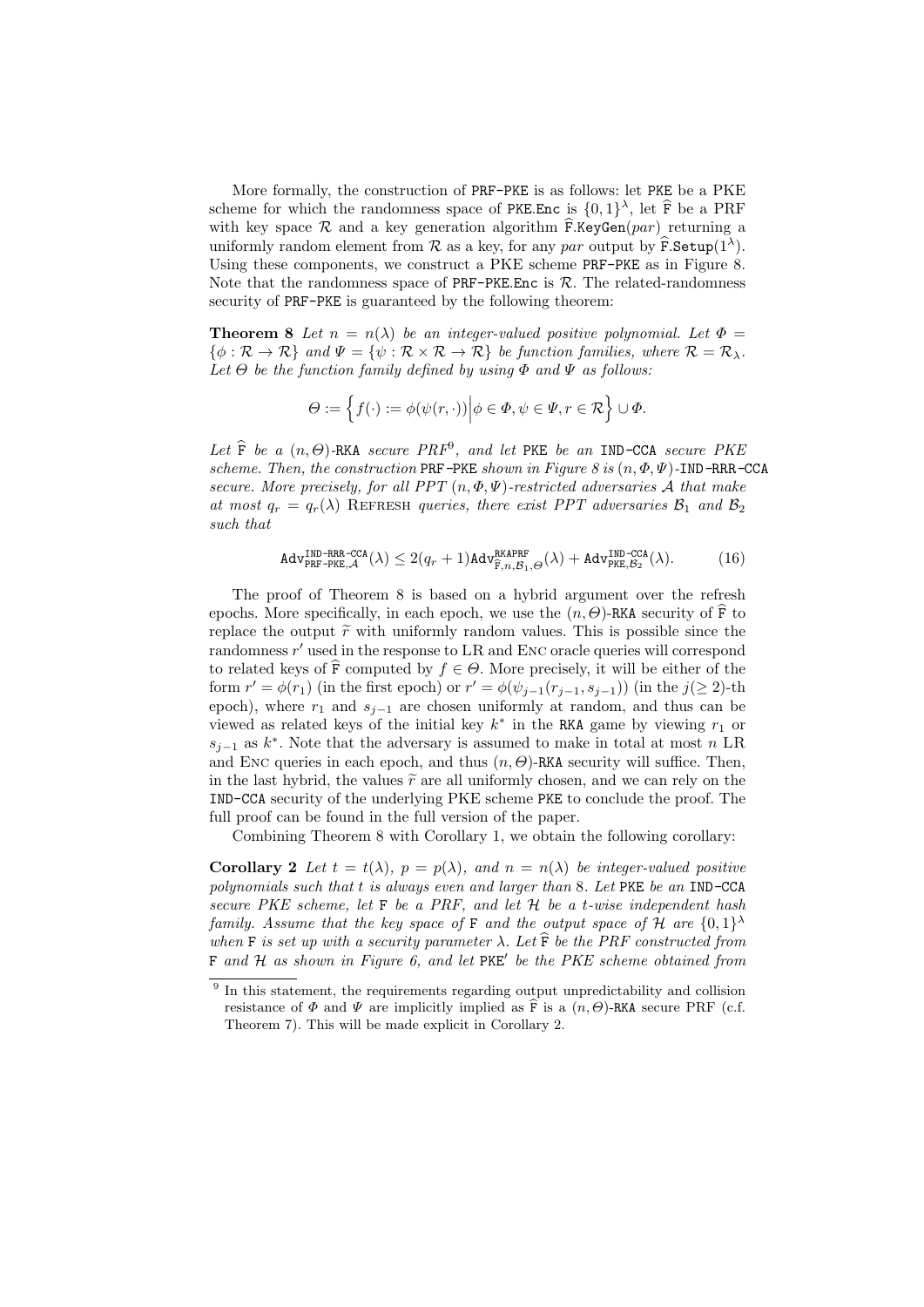PKE and  $\hat{F}$  as shown in Figure 8. Let  $\Phi$  and  $\Psi$  be function families such that  $|\Phi| \leq 2^p$  *and*  $|\Psi| \leq 2^{p'}$ , *respectively. Assume that* 

$$
t \ge n(p + p' + \log |\mathcal{R}| + 2\lambda + 2),\tag{17}
$$

$$
\max\{\mathsf{UP}^{\varPhi}(\lambda), \mathsf{sUP}^{\varPhi,\varPsi}(\lambda)\} \le 2^{-(3n\lambda + O(\log \lambda))},\tag{18}
$$

$$
\max\{CR^{\Phi}(\lambda), sCR^{\Phi,\Psi}(\lambda)\} \leq {n \choose 2}^{-1} \cdot 2^{-n\lambda}.
$$
 (19)

*Then,* PKE<sup> $\prime$ </sup> is  $(n, \Phi, \Psi)$ -IND-RRR-CCA *secure. More precisely, for all PPT*  $(n, \Phi, \Psi)$ *restricted adversaries* A *that make at most*  $q_r = q_r(\lambda)$  REFRESH *queries, there exist PPT adversaries B and B ′ such that*

$$
\mathrm{Adv}_{\mathrm{PKE}',\mathcal{A}}^{\mathrm{IND-RRR-CCA}}(\lambda) \le 12(q_r+1)\cdot 2^{-\lambda} + 2(q_r+1)\mathrm{Adv}_{\mathrm{F},\mathcal{B}}^{\mathrm{PRF}}(\lambda) + \mathrm{Adv}_{\mathrm{PKE},\mathcal{B}'}^{\mathrm{IND-CCA}}(\lambda).
$$

*Proof.* (of Corollary 2) Note that each function  $f \in \Theta$  can be specified by (1) a bit indicating whether *f* is in the set  $\{\phi(\psi(r, \cdot)) | \phi \in \Phi, \psi \in \Psi, r \in \mathcal{R} \text{ or in the } \mathcal{L}\}$ set  $\Phi$ , (2-1) a tuple  $(\phi, \psi, r) \in \Phi \times \Psi \times \mathcal{R}$  in case f belongs to the former set, and (2-2) a function  $\phi \in \Phi$  in case f belongs to the latter set. This implies that  $|\Theta| \leq 2 \cdot (|\Phi| \cdot |\Psi| \cdot |\mathcal{R}| + |\Phi|) \leq 2^{p+p'+2} \cdot |\mathcal{R}| = 2^{p''}$ , where  $p'' = p + p' + 2 + \Phi$ log  $|\mathcal{R}|$ . Furthermore, by definition, the output unpredictability of  $\Theta$  is at most the maximum of the output unpredictability of *Φ* and that of the seed-induced output-unpredictability of  $\Phi$  with respect to  $\Psi$ , i.e. max $\{UP^{\Phi}(\lambda),SUP^{\Phi,\Psi}(\lambda)\},$ and exactly the same relation holds for collision resistance. Recall also that the output space of  $\mathcal{H}$  is  $\{0,1\}^{\lambda}$ .

Now, by using the definition of the function class *Θ* with the parameters described above in Corollary 1, we obtain the requirements in Equations (17), (18), and (19), and the upperbound  $6 \cdot 2^{-\lambda}$  for the advantage of any (even computationally unbounded) adversary that attacks the  $(n, \Theta)$ -CIPR security of  $H$ . Then, using it in turn in Theorem 8, we obtain this corollary. *⊓⊔* (**Corollary 2**)

The reason the impossibility result from Section 4 is not applicable to the above construction, is that for each security parameter  $\lambda$ , with high probability over the choice of the *t*-wise independent hash function *H*, the function families *Φ* and *Ψ* are not capable of expressing *H* and thereby the encryption function of the scheme, due to requirement on *t* in Equation (17). Note also that, as the size of the description of *H* must be linear in *t*, and this description is part of the parameters *par′′* in Figure 8, the size of the parameters of the construction will grow linearly in the right hand side of Equation  $(17)$  i.e. linearly in number of queries an adversary is allowed to make in an epoch, and logarithmically in the size of the function families *Φ* and *Ψ*.

**Acknowledgement.** A part of this work was supported by JST CREST grant number JPMJCR1688. Jacob Schuldt was supported by JSPS KAKENHI Grant Number 15K16006.

### **References**

1. M. Abdalla, F. Benhamouda, and A. Passelègue. An algebraic framework for pseudorandom functions and applications to related-key security. In *CRYPTO (1) 2015*, pp. 388–409, 2015.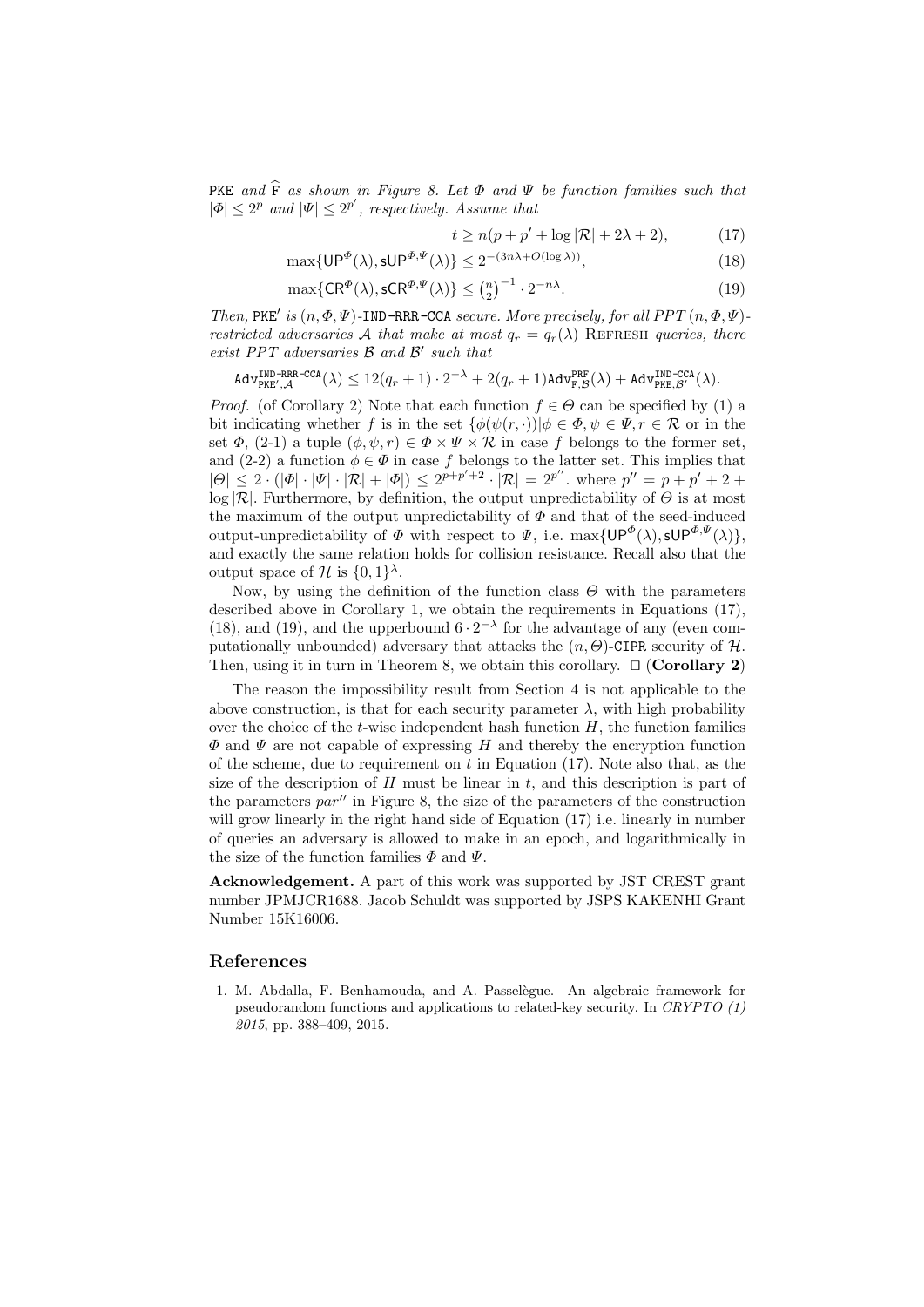- 2. M. Abdalla, F. Benhamouda and A. Passelgue. Algebraic XOR-RKA-Secure Pseudorandom Functions from Post-Zeroizing Multilinear Maps. Cryptology ePrint Archive, Report 2017/500, 2017.
- 3. M. Abdalla, F. Benhamouda, A. Passelègue, and K.G. Paterson. Related-key security for pseudorandom functions beyond the linear barrier. In *CRYPTO (1) 2014*, pp. 77–94, 2014.
- 4. B. Applebaum and E. Widder. Related-Key Secure Pseudorandom Functions: The Case of Additive Attacks. Cryptology ePrint Archive, Report 2014/478, 2014.
- 5. M.R. Albrecht, P. Farshim, K.G. Paterson and G.J. Watson On cipher-dependent related-Key attacks in the ideal-cipher model. In *FSE 2011*, pp. 128–145, 2011.
- 6. M. Bellare, Z. Brakerski, M. Naor, T. Ristenpart, G. Segev, H. Shacham, and S. Yilek. Hedged public-key encryption: How to protect against bad randomness. In *ASIACRYPT 2009*, pp. 232–249, 2009.
- 7. M. Bellare and D. Cash. Pseudorandom functions and permutations provably secure against related-key attacks. In *CRYPTO 2010*, pp. 666–684, 2010.
- 8. M. Bellare, D. Cash, and R. Miller. Cryptography secure against related-key attacks and tampering. In *ASIACRYPT 2011*, pp. 486–503, 2011.
- 9. M. Bellare and T. Kohno. A theoretical treatment of related-key attacks: RKA-PRPs, RKA-PRFs, and applications. In *EUROCRYPT 2003*, pp. 491–506, 2003.
- 10. M. Bellare and J. Rompel. Randomness-efficient oblivious sampling. In *FOCS 1994*, pp. 276–287, 1994.
- 11. M. Bellare and B. Tackmann. Nonce-based cryptography: Retaining security when randomness fails. In *EUROCRYPT (1) 2016*, pp. 729–757, 2016.
- 12. M. Bendel. Hackers describe PS3 security as epic fail, gain unrestricted access. 2011. http://www.exophase.com/20540/hackers-describe-ps3-security-as-epic-failgain-unrestricted-access/.
- 13. D.J. Bernstein, Y.-A. Chang, C.-M. Cheng, L.-P. Chou, N. Heninger, T. Lange, and N. van Someren. Factoring RSA keys from certified smart cards: Coppersmith in the wild. Cryptology ePrint Archive, Report 2013/599, 2013.
- 14. E. Birrell, K.-M. Chung, R. Pass, and S. Telang. Randomness-dependent message security. In *TCC 2013*, pp. 700–720, 2013.
- 15. M. Bellare, R. Canetti, and H. Krawczyk. Pseudorandom functions revisited: The cascade construction and its concrete security. In *FOCS 1996*, pp. 514–523, 1996.
- 16. Bitcoin.org. Android security vulnerability. 2013. http://bitcoin.org/en/alert/2013-08-11-android.
- 17. Y. Chen, B. Qin, J. Zhang, Yi Deng, and S.S.M. Chow. Non-malleable functions and their applications. In *PKC (2) 2016*, pp. 386–416, 2016.
- 18. I. Damgård, S. Faust, P. Mukherjee, and D. Venturi. Bounded tamper resilience: How to go beyond the algebraic barrier. In *ASIACRYPT (2) 2013*, pp. 140–160, 2013.
- 19. I. Damgård, S. Faust, P. Mukherjee, and D. Venturi. The chaining .emma and its application. In *ICITS 2015*, pp. 181–196, 2015.
- 20. Debian. Debian Security Advisory DSA-1571-1: OpenSSL predictable random number generator. 2008. http://www.debian.org/security/2008/dsa-1571.
- 21. Y. Dodis. Exposure-resilient cryptography. PhD thesis, Massachusetts Institute of Technology, 2000.
- 22. Y. Dodis and Y. Yu. Overcoming weak expectations. In *TCC 2013*, pp. 1–22, 2013.
- 23. L. Dorrendorf, Z. Gutterman, and B. Pinkas. Cryptanalysis of the random number generator of the Windows operating system. *ACM Trans. Inf. Syst. Secur.*, 13(1), 2009.